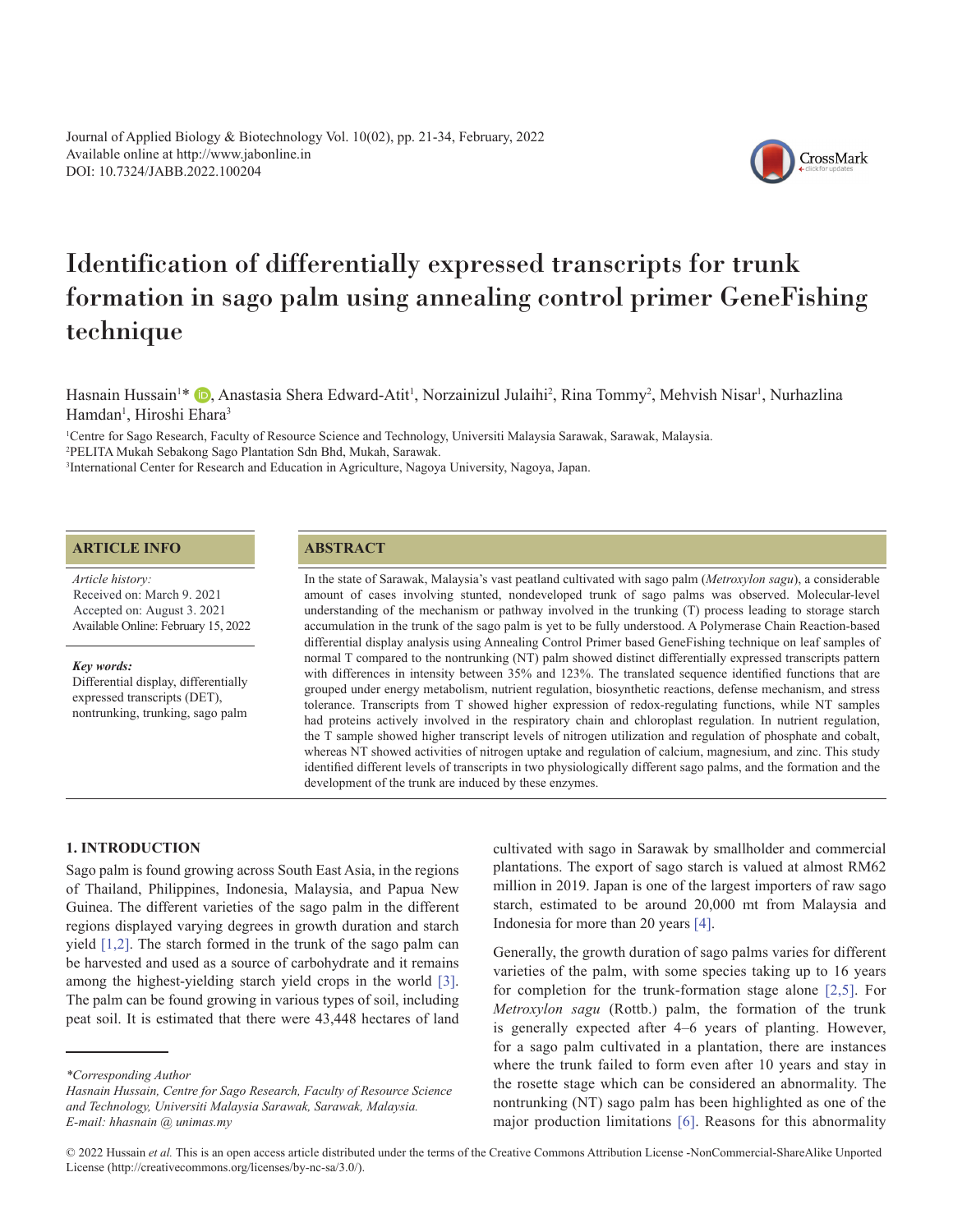have been discussed in terms of environmental factors [\[7,8\],](#page-11-0) metabolites [\[9\],](#page-12-0) and proteomics [\[5\]](#page-11-0) but none at the genomic and transcriptomic levels.

In earlier studies, the first observations about the affected plants which lead to dwarfism and other such abnormalities often link with nutrient deficiencies and stress tolerance [\[5,](#page-11-0)[10\]](#page-12-0). It was suggested that nutrient deficiency and various stimuli affected plant growth as an ensuing effect of energy deprivation [\[11\].](#page-12-0) Conditions such as drought or flooding, which implicate photosynthesis and respiration, initiate the plant's mechanisms for survival and adaptation by adjusting the growth and development. In the case of sago palm, water shortage and flood affect the palm's growth, possibly causing the extension in growth duration [\[1\].](#page-11-0) There is limited research shared in the database about genetic information of the sago palm. The study at the molecular level would help to understand the mechanism or pathway involved in the growth process of the sago palm [\[12\]](#page-12-0). A differential display approach will identify the expressed genes, unlike the genome projects. The expressed genes will suggest the possible function leading to specific physiological traits.

In this study, tissue samples from a normal and NT sago palm were differentially expressed using a low-cost Annealing Control Primer (ACP)-based GeneFishing technology and compared for differences in the genetic expression leading to the identification and determination of the genes involved. The use of ACP-based GeneFishing technology is to provide a primer with annealing specificity to the template and allow only targeted products to be amplified [\[13\]](#page-12-0). The work described here reports the possibility of the trunk-formation trait of sago palm being controlled by certain gene(s), which can be linked to the expression with possible environmental stimuli. Analyses of the gene expression of the genes will lead to a deeper understanding of the palm's mechanism. By comparing an affected palm with a normal palm, high hopes are placed on discovering the differences in gene expression or any other sign leading to the situation. Thus, the aim of this research work was to compare the expression pattern from trunking (T) and NT sago palms and then isolate the desired bands for identification. The identified transcripts stand as candidate genes responsible for bole or trunk formation.

## **2. MATERIALS AND METHODS**

#### **2.1. Sampling of Plant Materials**

The leaf samples were harvested from matured 14-year-old T and NT sago palm (Fig. 1) in Pelita Mukah Sebakong Sago Plantation (GPS: 2.851847, 111.827095). The leaf samples were obtained from the third latest developed frond. The leaf samples were harvested in the morning and cut and kept immersed in RNA later (Ambion, USA) solution. Duplicate leaf samples from each plant were obtained for triplicates of T and NT sago palms. In the lab, the samples were removed from the solution and kept at −80°C until further processing.



**Figure 1:** (A) NT sago palm; bar equals 0.5 m. (B) T sago palm; bar equals 3 m.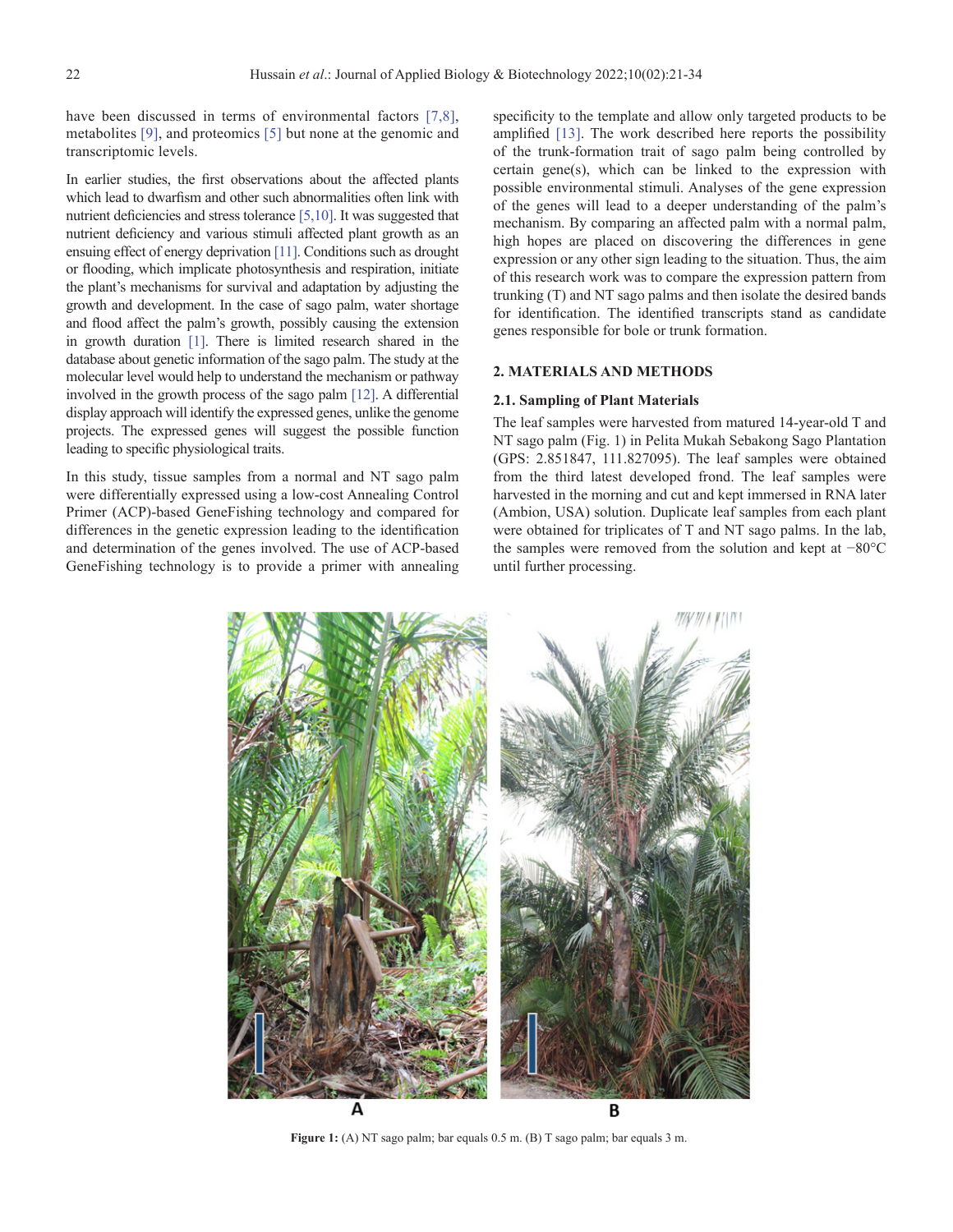# **2.2. Isolation and Purification of Poly(A) mRNA From Various Plant Tissue Samples**

Leaf tissues were ground into fine powder in the presence of liquid nitrogen. The RNA was extracted from the fine-powdered leaf tissues using extraction kits (RNA queous Total RNA extraction kit, Ambion, USA, and FavorPrep Plant Total RNA Mini extraction kit, Favorgen, Taiwan). Plant Isolation Aid (Ambion, USA) was added to the extraction buffer to counter problems caused by the presence of polysaccharides in tissue samples. The RNA purity was performed through A260/A280 ratio, with the ratio of 1.8 being considered good RNA quality to proceed to the next step.

# **2.3. First-Strand cDNA Synthesis and polymerase chain reaction (PCR)**

The amount of poly(A) mRNA isolated was first adjusted to ensure that an equal amount of template from each sample is used in the differential display analysis. Reverse transcription of the poly(A) mRNA was performed using GeneFishing DEG Premix Kit (SeeGene, Korea) and MBiotech (Korea). A reverse transcription reaction includes 10 μM dT-ACP1 (5ʹ-CTGTGAATGCTGCGA CTACGATIIIII(T)18-3ʹ, with I representing deoxyinosine) and poly(A) mRNA. The reaction was incubated at 80°C for 3 minutes and then chilled on ice for 2 minutes and spun briefly. Reagents (5  $\times$  RT buffer, 2 mM Deoxynucleoside triphosphate (dNTP), RNase inhibitor, and Moloney-Murine Leukemia Virus (M-MLV) reverse transcriptase) were added to the reverse transcription reaction and incubated at 42°C for 90 minutes. The reaction was then heated at 94°C for 2 minutes and chilled on ice for 2 minutes and spun briefly and DNase-free water was added to dilute the first-strand cDNA. The first-strand cDNA was stored at −20°C until use.

The first-strand cDNA was used as a template in the subsequent PCR reaction consisting of 10 μM dT-ACP2 (5ʹ-CTGTGAA TGCTGCGACTACGATIIIII(T)15-3ʹ), 5 μM arbitrary ACP (5ʹ-GTCTACCAGGCATTCGCTTCATIIIII-(10 random sequence)- 3<sup>'</sup>) (Table 1),  $2 \times$  SeeAmp ACP master mix, and distilled water to a final volume of 20 µl volume. The PCR mix was placed in a 94°C preheated thermal cycler (Bio-Rad, USA), and the amplification followed the recommended PCR profile. Twenty different arbitrary ACPs provided in the GeneFishing DEG Premix Kit (SeeGene, Seoul, Korea) were used in this study.

#### **2.4. Selection of Differentially Expressed Transcript (DET)**

The PCR products were separated on 2% agarose gel and compared for the presence of bands and differences in the intensity between similar-sized bands. The selection of DETs for cloning was done by visual analysis of the transcript pattern on the gel image and the graph and referring to the relative value of band intensity. Images of the transcript were analysed using ImageJ version 1.44 [\[14\]](#page-12-0), which translates the transcript patterns into graphs, identifying the presence of bands with peaks in the graph. The higher peaks indicated a higher intensity of the bands, while the width of peaks indicated the thickness of the bands. Band sizes among the transcripts were verified by the graph output, which converted the band intensity into a numerical value. The differentially expressed bands showing a similar pattern in the plant triplicates were chosen

**Table 1:** Arbitrary ACPs sequence used. Provided in the GeneFishing DEG Premix Kit (SeeGene, Seoul, Korea).

| <b>Arbitrary primers</b> | <b>Primer sequence</b>                                          |
|--------------------------|-----------------------------------------------------------------|
| ACP1                     | 5'-GTC TAC CAG GCA TTC GCT TCA TII III GCC ATC GAC C-3'         |
| ACP2                     | 5'-GTC TAC CAG GCA TTC GCT TCA TII III AGG CGA TGC C-3'         |
| ACP3                     | 5'-GTC TAC CAG GCA TTC GCT TCA TILIII CCG GAG GAT G-3'          |
| ACP4                     | 5'-GTC TAC CAG GCA TTC GCT TCA TILIH <b>GCT GCT CGC G-3'</b>    |
| ACP5                     | 5'-GTC TAC CAG GCA TTC GCT TCA TILIII A <b>GT GCG CTC G-3'</b>  |
| ACP6                     | 5'-GTC TAC CAG GCA TTC GCT TCA TII III <b>GGC CAC ATC G-3</b> ' |
| ACP7                     | 5'-GTC TAC CAG GCA TTC GCT TCA TILIII <b>CTG CGG ATC G-3'</b>   |
| ACP8                     | 5'-GTC TAC CAG GCA TTC GCT TCA TILIII GGT CAC GGA G-3'          |
| ACP9                     | 5'-GTC TAC CAG GCA TTC GCT TCA TILIII GAT GCC GCT G-3'          |
| ACP10                    | 5'-GTC TAC CAG GCA TTC GCT TCA TII III TGG TCG TGC C-3'         |
| ACP11                    | 5'-GTC TAC CAG GCA TTC GCT TCA TILIII CTG CAG GAC C-3'          |
| ACP12                    | 5'-GTC TAC CAG GCA TTC GCT TCA TILIII ACC GTG GAC G-3'          |
| ACP13                    | 5'-GTC TAC CAG GCA TTC GCT TCA TII III <b>GCT TCA CCG C-3</b> ' |
| ACP14                    | 5'-GTC TAC CAG GCA TTC GCT TCA TILIII GCA AGT CGG C-3'          |
| ACP15                    | 5'-GTC TAC CAG GCA TTC GCT TCA TILIII CCA CCG TGT G-3'          |
| ACP16                    | 5'-GTC TAC CAG GCA TTC GCT TCA TII III GTC GAC GGT G-3'         |
| ACP17                    | 5'-GTC TAC CAG GCA TTC GCT TCA TII III CAA GCC CAC G-3'         |
| ACP18                    | 5'-GTC TAC CAG GCA TTC GCT TCA TII III CGG AGC ATC C-3'         |
| ACP19                    | 5'-GTC TAC CAG GCA TTC GCT TCA TILIII <b>CTC TGC GAG C-3'</b>   |
| ACP20                    | 5'-GTC TAC CAG GCA TTC GCT TCA TII III <b>GAC GTT GGC G-3'</b>  |

Bold represents different nucleotide sequences for ACP primers.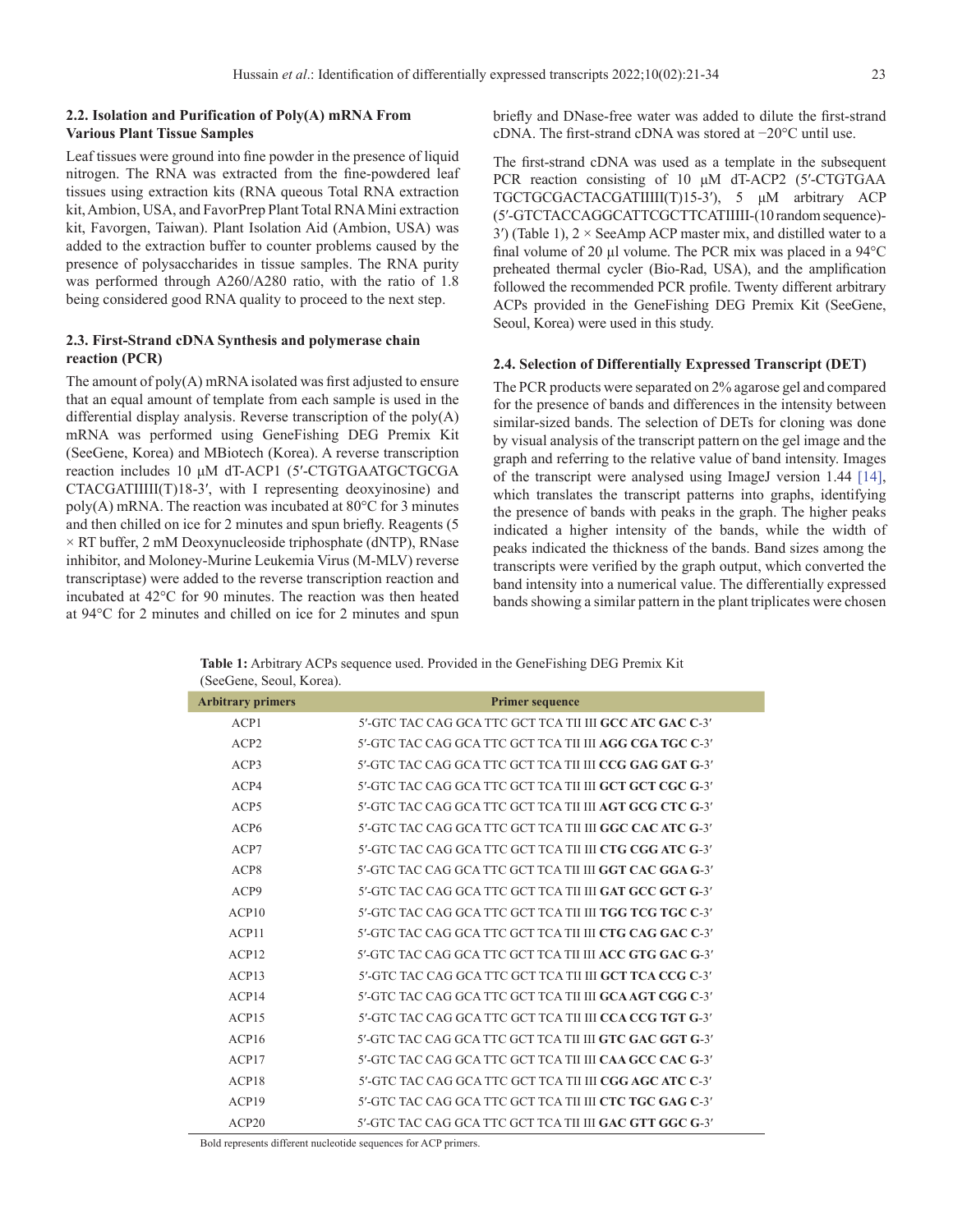and recovered using the GF-1 Gel DNA recovery kit (Vivantis, Malaysia) following the manufacturer's protocol.

# **2.5. Cloning of DETs**

The DETs recovered were ligated into a pGEM-T easy cloning vector (Promega, USA). The ligation mix was added to 50 µl of competent cells (JM109 or XL-1Blue) and transformed using the heat-shock method. Preliminary screening of colonies for successful transformants was done by the blue/white screening method. Upon confirmation of successful clones, plasmid extraction using the alkaline lysis method was carried out on 1.5 ml of fresh overnight culture cell pellet. The resulting plasmid DNA pellet was dissolved in 50  $\mu$ l of dH<sub>2</sub>O and an aliquot of the clones was sequenced based on the dideoxy sequencing method.

#### **2.6. Analysis and Characterization of DETs**

The sequencing results of the DETs were checked for reliability by checking the chromatogram and performing alignment between the forward and reverse sequences using the ClustalW [\[15\].](#page-12-0) Before a BLAST search for sequence alignment, the sequences were screened for vector sequences using the online VecScreen program (http://www.ncbi.nlm.nih.gov/VecScreen/VecScreen. html). Further removal of sequences from dt-ACP2 and the respective arbitrary primer was then performed manually. Further analysis included searching the screened sequences for open reading frames using the search tool Open Reading Frame (ORF) Finder (http://www.ncbi.nlm.nih.gov/gorf/gorf.html) and the standalone software CLC Sequence Viewer version 6 (CLC Bio). The outcome of the search was translated into protein sequence and searched against the online database for similarity using the BLASTP search tool (http://blast.ncbi.nlm.nih.gov/blastp.cgi).

#### **3. RESULTS AND DISCUSSION**

## **3.1. Differential Expression Analyses**

The transcript patterns for the PCR products separated on a 2% agarose gel showed some differentially expressed bands with sizes ranging between 100 and 900 bp. Five DETs selected for their presence in either one sample had over 92% difference in the intensity values between NT and T. Out of these, two contained unannotated sequence. Seven DETs with a clear difference in band intensity had 55% to over 200% difference in intensity values between T and NT. The remaining 11 DETs had a range of 16%– 127% difference in intensity between T and NT, and a further two DETs had 4% and 9% difference. The bands that appear more reproducible in the different batches of amplification were desired. Excision was difficult for closely situated bands and priority was placed on the larger sized DETs of over 300 bp. When the cloned sequences were cleaned up by the removal of vector sequence as well as the tagging sequence from the GeneFishing primers, the real sequences were about 100 bp less than the size indicated during gel electrophoresis. Examples of differently expressed bands and their relative intensity values are shown in Figures 2 and 3. Bands that were differentially expressed in T and NT are summarized in [Table 2](#page-4-0).

A low restriction search on the successfully cloned transcripts found multiple ORFs within a stretch of the DET sequence. Some other sequences did not contain an ORF. The results were double-checked using the standalone software, CLC Sequence



**Figure 2:** Transcript pattern for amplification with ACP1. (A) Gel photos. Lanes: M, 100 bp marker; 2, NT sample; 3 and 4, T sample; 5, rosette sample. (B) Graphic representation of ACP1 transcripts. Graphs represent transcripts in the respective lanes. The arrows indicate bands that show differences between T and NT; 1t1 and 1t2 DETs were selected and excised for identification. The unselected DET is labeled as ns.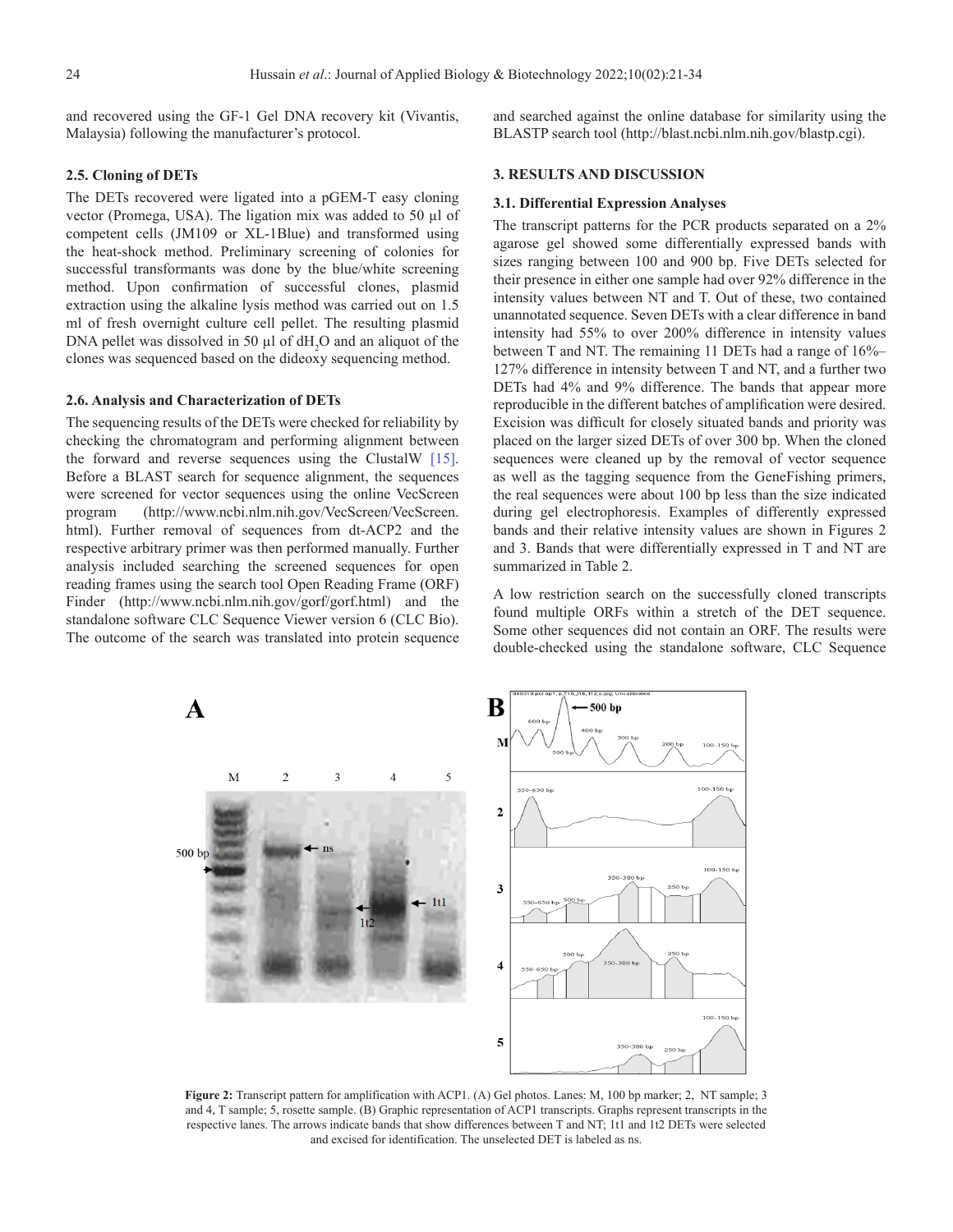| <b>DET</b>       | <b>DET</b> size  | <b>Relative transcript intensity value</b> |           | <b>Intensity difference</b> <sup>a</sup> | Translated protein sequence <sup>b</sup> remarks and identity |                                                                                                                                                                                                                                                                                            |
|------------------|------------------|--------------------------------------------|-----------|------------------------------------------|---------------------------------------------------------------|--------------------------------------------------------------------------------------------------------------------------------------------------------------------------------------------------------------------------------------------------------------------------------------------|
| label            | estimate<br>(bp) | T                                          | <b>NT</b> | <b>T-NT</b>                              | (%)                                                           | % similarity; e-value; species                                                                                                                                                                                                                                                             |
| 1T2              | 300              | 26,477                                     | 17,099    | 9,378                                    | 35.42                                                         | MPLDARIKLDWLMQKKKK<br>ID: cobalt transport protein, CbiO<br>82%; 2.6; Arthrospira platensis str. Paraca                                                                                                                                                                                    |
| 1T1              | 350-380          | 9,279                                      | 7,658     | 1,621                                    | 17.47                                                         | <b>NTRVSASKTYSVNEVTITDTEPR</b><br>ID: S-locus-specific glycoprotein (SLG) S13 precursor<br>85%; 0.74; Ricinus communis                                                                                                                                                                     |
| 2T1              | 320 - 350        | 6,987                                      | 3,889     | 3,098                                    | 44.34                                                         | LGPTNNRSFQVLRHKSRQVGNQAYRSLFH<br>ID: zinc-finger, DBF-type containing 2<br>59%; 10; Oryctolagus cuniculus                                                                                                                                                                                  |
| 4NT3             | 350-400          | 8,526                                      | 12,535    | $-4,009$                                 | $-47.02$                                                      | MSNECSTWVCLSTSSGRKWFDVMG<br>ID: riboflavin synthase, subunit alpha; $Ca^{2+}/Na^{+}$ antiporter<br>Reinekea sp. Strain designation for Reinekea blandensis 297 (MED297)                                                                                                                    |
| 4NT <sub>2</sub> | 400              | 16,914                                     | 37,770    | $-20,856$                                | $-123.31$                                                     | MFVTLGDERCTLEDCRRMIGVVDSNGDGFV<br>RFEDFVRMMHGDGTNLGI<br>High-intensity difference<br>ID: calmodulin; membrane-associated zinc metallopeptidase                                                                                                                                             |
| 5T1              | $600 - 700$      | 29,167                                     | 10,197    | 18,970                                   | 65.04                                                         | WQVTDPNKIFCFLFVWGDRTGVVLFPGFSPFWCLLFPPLRLFVC<br>NHLDRIIYHQSSTYDKEGSEESAPVAIVNPSREFKASRA<br>High-intensity difference                                                                                                                                                                       |
| 8T1              | 800-900          | 7,545                                      | 2,569     | 4,976                                    | 65.95                                                         | NNG(LDIAVRLLEPIKEQFPILTYADFYQLAGVVAVEITGGPEIPFHPG<br>REDKPEPPEEGRLPDATKG(SDHLRDVFGH)MGLSDQDIVALSGGH<br>TLGRCHKERSGFEGAWTSRPLIFDNSYFTELLTGEKEGLLQLPSDKA<br>LLSDPVFRPLVEKYADDEDAFFADYVEAHLKLSELGFAEA<br>High-intensity difference<br>ID: cytosolic APX; glucosyltransferase<br>family 2; DHS |
| 9NT <sub>2</sub> | 400              | 4,943                                      | 31,102    | $-26,159$                                | $-529.21$                                                     | MERGYFCYRGRALRPRHV<br>High-intensity difference in NT<br>ID: MAPK4                                                                                                                                                                                                                         |
|                  |                  |                                            |           |                                          |                                                               | MMEICPSHQTPLGVNKLSHD; LDKANNIFNYRKKKKKKKK                                                                                                                                                                                                                                                  |
| 11NT1            | 350              | 2,620                                      | 5,935     | $-3,315$                                 | $-126.53$                                                     | ID: transcriptional regulator GntR family with aminotransferase domain;<br>ER-Golgi soluble N-ethylmale-imide-sensitive factor-attachment protein<br>receptors (SNARE) complex subunit                                                                                                     |
| 11T1             | 650              | 4,352                                      | 2,208     | 2,144                                    | 49.26                                                         | DKTKTDAGYPAGIGVKNS(LFVLAGCNLLGLLFTFLVPESKG<br>KSLEE(MSGENEEEDLTETSYSRTVPV; FAKNWQPGCLICPIYIKL<br>ID: inorganic PHT3; Crp/Fnr family transcriptional regulator                                                                                                                              |
| 14T3             | 300              | 12,481                                     | 11,737    | 744                                      | 5.96                                                          | SLKVFQRLATGESKNNTKTREPK<br>ID: beta-glucosidase                                                                                                                                                                                                                                            |
| 14T1             | 380              | 9,695                                      | 6,229     | 3,466                                    | 35.75                                                         | MILNKFKLERDIVFSFFFPSVYIIF<br>ID: O-antigen ligase-like protein                                                                                                                                                                                                                             |
|                  |                  |                                            |           |                                          |                                                               | (IDEIAQEYAGRIKCYKINTDDYPQVATSHNIDRIPTV(LLFKDGE)ML<br>KSMTGTLPKSVYVTAIEKSLSH; MLLSISPSLNSNTVGIRSML;<br>LCFTNQCHTALFSFNTV                                                                                                                                                                    |
| 15NT1            | 500-550          | 3,806                                      | 8,206     | $-4,400$                                 | $-115.61$                                                     | Clear intensity difference;                                                                                                                                                                                                                                                                |
|                  |                  |                                            |           |                                          |                                                               | ID: thioredoxin m3; NADH-dehydrogenase subunit 2; Guanosine guanosine<br>triphosphatease activating protein; UDP-N-acetylmuramoyl-L-alanyl-D-<br>glutamate-lysine ligase                                                                                                                   |
| 17T1             | $300 - 320$      | 41,360                                     | 17,852    | 23,508                                   | 56.84                                                         | MFQGRTLFNLNTLQALDPKP<br>Clear intensity difference;<br>ID: glycerol kinase<br>MQLMTDNRIRHIPVIEDKGMVGMVSIGD                                                                                                                                                                                 |
| 19T5             | 500-600          | 16,788                                     | 9,153     | 7,635                                    | 45.48                                                         | VVRAVVTEHREELDRLNAYIQGGY;<br>MLKYWGELFYCQTLFAIIIELYWNRLALVATLYVSIEAVQ<br>LLAMLSHHSSNNIPDGDHADHTLVFNHWNVSDTIICHKLH                                                                                                                                                                          |

<span id="page-4-0"></span>**Table 2:** Differences in DETs' intensity value between T and NT sample (%).

a The percentage (%) difference compared to T sample is calculated as (T-NT)/T × 100. Transcript intensity favoring NT sample will find the difference (%) expressed as a negative (−) value. b The sequences that differentiate between the ORFs are marked in parentheses.

ID: CBS domain-containing protein; peptide-2 ABC transporter, adenosine triphosphate (ATP)-binding/membrane-spanning protein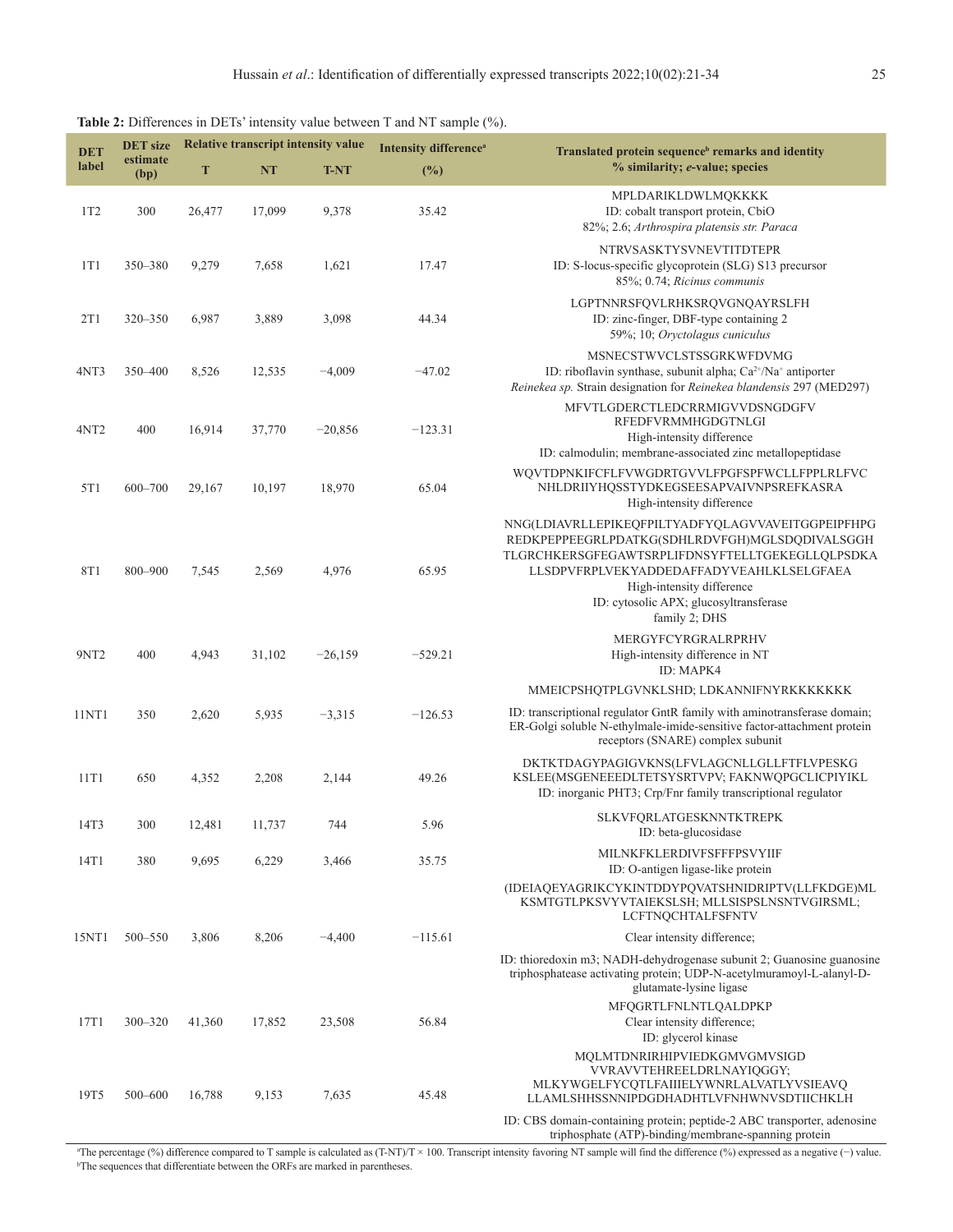

**Figure 3:** Transcript pattern for amplification with ACP11. (A) Gel photos. Lanes: M, 100 bp marker; 2, NT sample; 3, T sample. (B) Graphic representation of ACP11 transcripts. Graphs represent transcripts in the lanes. The arrows indicate bands that show differences between T and NT; 11nt1, 11t1, and 11t3 DETs were selected and excised for identification.

Viewer. These ORFs amounted to 185 sequences, annotated and unannotated. The ORF sequences were aligned to the online database using BLASTP. The list of ORF sequences identified in the DETs and the resulting identity matches are presented in [Table](#page-4-0) 2. The ORFs are listed with details such as the location of sequence and length in amino acids (aa), while the alignment details are accompanied by a max score and an expectation value (*e*-value) to indicate the significance of the match. A high max score and low *e*-value present higher reliability of the sequence match.

The 43 annotated sequences made up a functionally diverse group of proteins and enzymes, with roles such as redox regulators and roles in biosynthesis and plant defense mechanism, among others. [Table 2](#page-4-0) shows a compilation of the identity matches for the ORF, which will be discussed about the calculated differential expression. ORF sequences that lack similarity to the sequences in the database, matching nonannotated proteins and with lowsimilarity matches, present the possibility of being novel genes.

# **3.2. Functional Analyses of DETs**

DET profiles showed the gene expression of T and NT sago palm leaves. Comparison of different profiles would allow the determination of potential genes responsible for trunk formation in the sago palm. This provides baseline information about the molecular studies of the sago palm while imparting future researchers with a list of target sequences for further works of annotating possible novel genes and other proteomic studies. The DETs with identity matches were results of amplification using ACP 1, 2, 4, 5, 8, 9, 10, 11, 13, 14, 15, 17, and 19. Examples of the DET profiles are shown in [Figure 4.](#page-6-0) The different ORF sequences in a single DET also presented identity matches with a variety of protein functions. These include functions in regulating

metabolic pathways, in the intercellular and intracellular signaling and transport of molecules, and in catalyzing various biosynthetic reactions in studied organisms ranging from prokaryotes to eukaryotes. However, only identities with known presence in plants are included in the discussion.

#### **3.3. DETs with Redox-Related Functions**

Compounds such as reactive oxygen species (ROS) and free radicals are present in all living organisms. Along with other electron-related species, these compounds act as messengers via redox signaling. The high presence of ROS in some parts of the cell, such as in mitochondria, can be attributed to roles carried by the organelles involved, and these by-products of respiration reactions are harmful when accumulated. Linked to its regulation and other redox signaling roles are the following identified DETs.

The DETs encoding for short-chain dehydrogenase/reductase (SDR) and Crp/Fnr family transcriptional regulator were both higher in the T sample by 47% and 49%, respectively. Both proteins are functionally versatile due to their structures. The SDRsuperfamily (SDR) is a group of oxidoreductases that are Nicotinamide Adenine Dinucleotide (Phosphate) (Reduced) Nicotinamide Adenine Dinucleotide (Phosphate) (Reduced) (NAD(P)(H))-dependent. The characteristic Rossmann fold of the SDR protein structure enables it to act as scaffolds for various binding activities of NAD(P)(H) [\[16\].](#page-12-0) SDR is often expressed during development at certain stages in specific tissues, for example, tuber, glandular hair of leaves, roots, flowers, and fruits [\[16,17\].](#page-12-0) Owing to the conserved motifs in the enzyme, SDR proteins are involved in the redox sensor system, which is linked to regulating the metabolism of amino acid, carbohydrate, cofactor, hormone, lipid, and xenobiotic, as well as in the transcription and signaling. The protein Crp/Fnr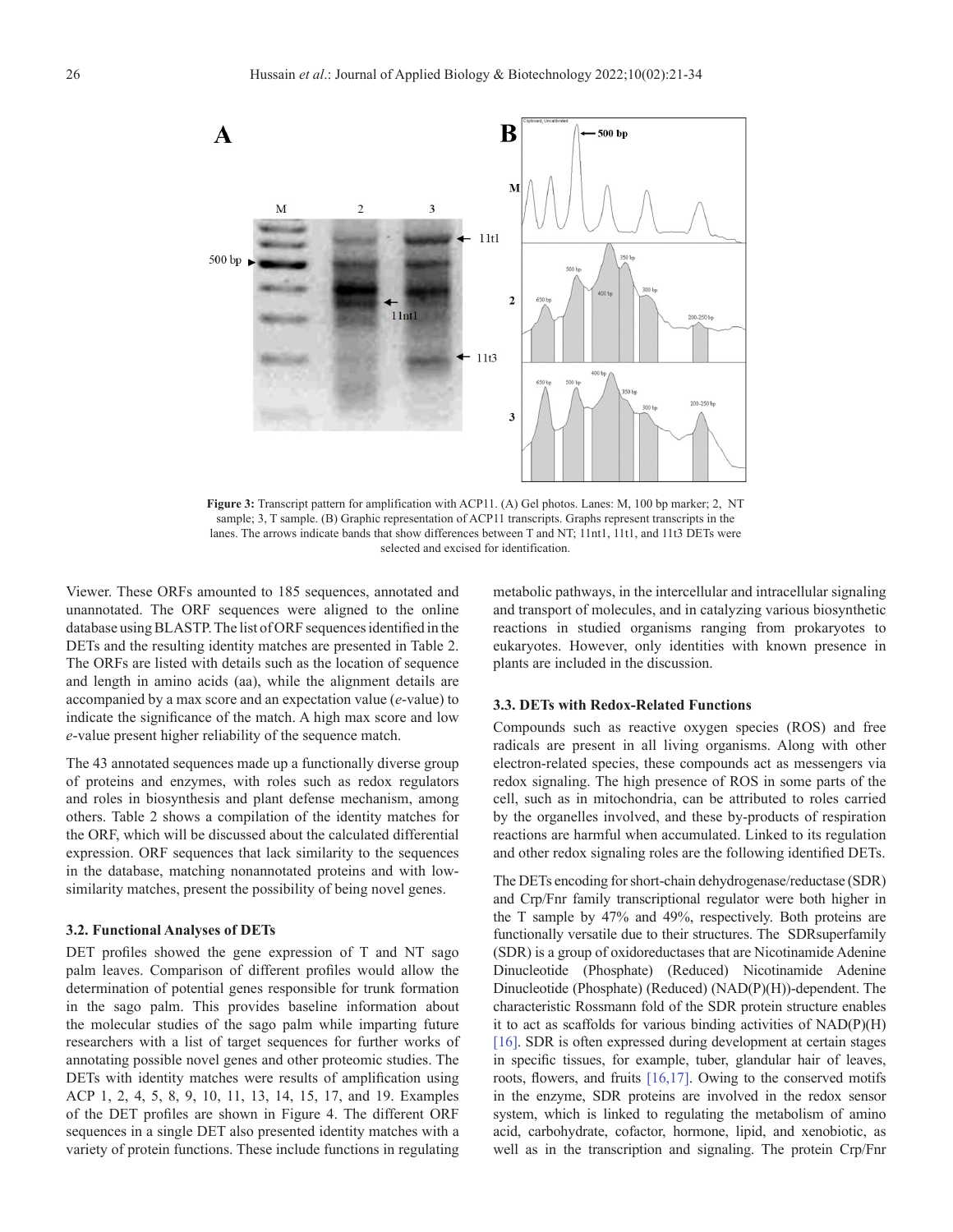<span id="page-6-0"></span>

Figure 4: Transcript pattern for amplification with ACP2, ACP3, APC4, ACP5, ACP6, ACP8, ACP9, ACP10, and ACP17. Lanes: M, 100 bp marker; 2, NT sample; 3, T sample.

transcriptional regulators belong to a large family characterized by an amino-terminal cyclic nucleotide-binding [cʹ nucleotide monophosphate] domain followed by a specific DNA-binding domain comprised of helix-to-helix motif [\[18\]](#page-12-0). The protein Crp/Fnr family of transcriptional regulator functions in the areas of sensory mechanism, DNA recognition, and RNA polymerase interaction [\[19\]](#page-12-0) and response to various signals, intracellular and exogenous, to include cAMP, anoxia, redox state, oxidative stress, and nitrosative stress [\[18\]](#page-12-0).

Ascorbate peroxidase (APX) is a redox-regulating protein that uses the ascorbate group to reduce peroxide, a species of ROS, to water. The transcript for cytosolic APX was found with a higher abundance in T samples (81%). In other studies, a few types of APXs accumulate in stress-induced plants [\[20,21\]](#page-12-0). APX activity was also reported to upregulate in response to heavy metal, drought, water, and heat stress [\[22,23\]](#page-12-0). The cytosolic APX specified the expression in cytosols. Out of the few types identified, the cytosolic APX was recommended to be involved in combination stresses. While the APXs may seem readily

present in nonstressed plants, this is probably due to the differences in roles played by the APX types.

Accompanying various redox reactions are the electron acceptors and oxidoreductases. The DET encoding for both NADHdehydrogenase subunit 2 and thioredoxin  $m<sub>3</sub>$  [Thioredoxin  $(TRX)$ -m<sub>3</sub>] was found to be more abundantly expressed in NT (116%). NADH-dehydrogenase subunit 2 is one of the many subunits making up the proton-pumping NADH-dehydrogenase, also called NADH-quinone reductase, NDH-1, or complex I. No specific role is attached to the subunit but as a whole, the protein is involved in aerobic respiration and photosynthesis via NADH-quinone reductase, capable of oxidizing NADH, reducing quinone, and pumping proton [\[24\]](#page-12-0). By binding quinone, a peroxide source, it affects the production of ROS. The defective chloroplast NDH in rice mutant shows that the plant growth and PsII yield were slightly impaired in low light and is essential in improving oxidative stress in variable light [\[25,26\]](#page-12-0). Other studies identified more NDH subunits in plants and have reported their functions in energy metabolism in the plastid [\[27\].](#page-12-0) The other redox-related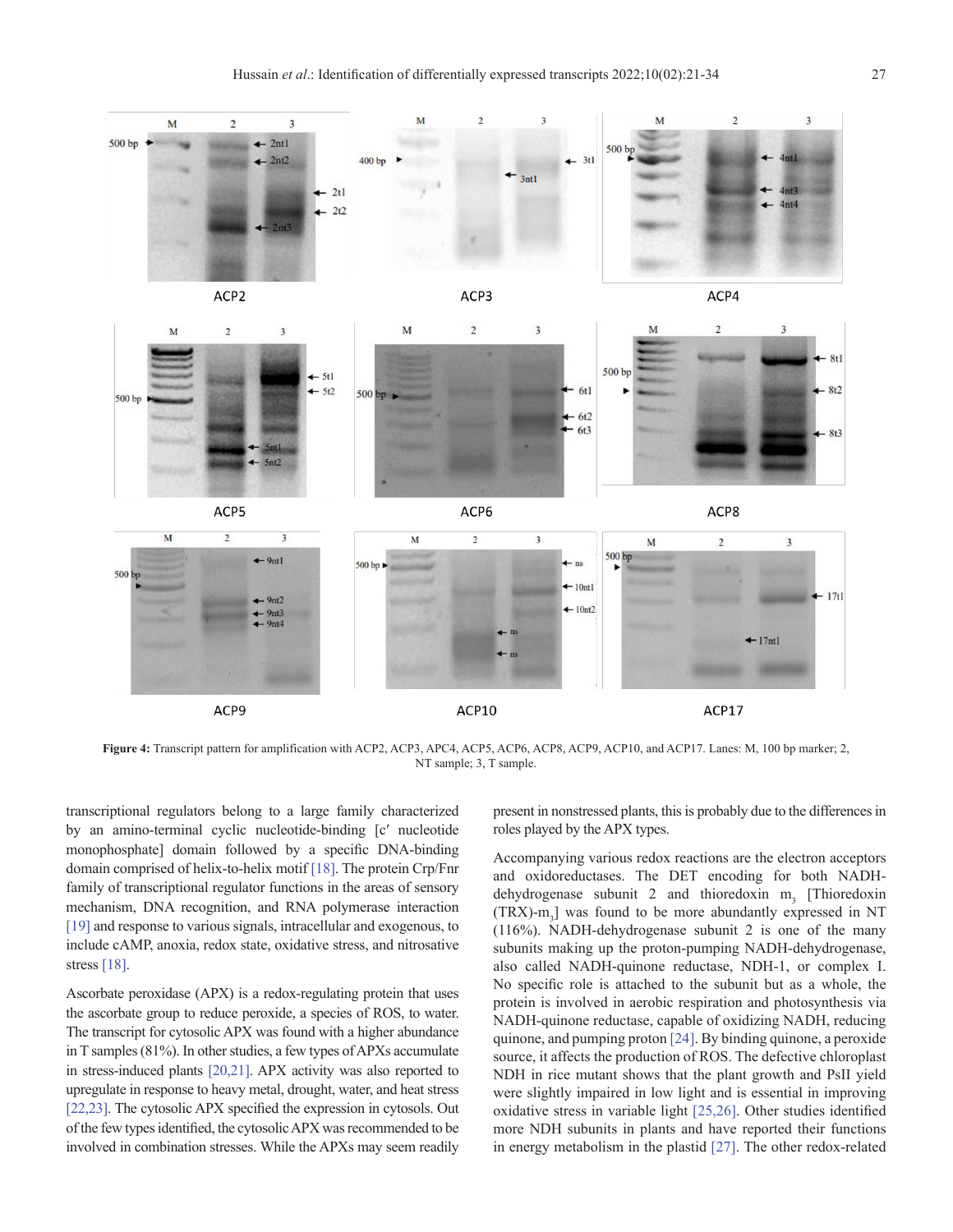protein, TRX-m<sub>3</sub>, regulates redox homeostasis, and this role was also found to relate to the cellular transport regulating functions. TRX-m<sub>3</sub> reduces plastid glucose-6-phosphate dehydrogenase (G6PDH), one of the enzymes in the oxidative pentose phosphate pathway [\[28\]](#page-12-0). The reaction then allows for NADPH regeneration, which is essential in preventing oxidative stress.

Based on the roles of these redox-related proteins, a few interpretations can be made with regard to the activities in the sampled sago palm. The earlier discussion on APX identifies it as a peroxide-reducing protein, with peroxide as a type of ROS and an important messenger in the signaling mechanism. The high transcript levels of APX and SDR in the T sample show an active signaling mechanism occurring, possibly due to the stresses sensed by the palm. This active signaling possibly prevented further accumulation of ROS from affecting the sago palm growth and development. On the other hand, the APX may signify a higher respiration rate in the T palm, indicated by the possibly higher presence of peroxide. Likewise, the two proteins identified in the NT sample, TRX-m<sub>3</sub> and NADH-dehydrogenase subunit 2, were found to take part in the respiratory chain, but without the direct ROSbinding roles as seen with the APX. TRX- $m<sub>3</sub>$  is involved in a reaction that indirectly links it to redox-regulating roles. A list of the proteins linked to redox signaling and regulation is shown in Table 3.

#### **3.4. DETs with Roles in Ca2+ and N Signaling and Regulation**

Calcium and nitrogen are elements that are also involved in a plant's signaling system. ROS generated in the various metabolic and respiratory processes not only causes oxidative stress when accumulated but is also found to activate the Ca-permeable channel and K-permeable channel. In such conditions, a high concentration of free  $Ca^{2+}$  in the cytosols can be observed. The presence of  $Ca^{2+}$  in cytosols also influences the uptake of Na<sup>+</sup> and K+ . Sodium (Na) is an element that may be toxic with high levels in the cytosols. In the K, Na, and Ca network, it is found that a low  $K^+$  level or a high  $Na^+$  concentration can trigger a change in the  $Ca^{2+}$  level [\[29\]](#page-12-0). The  $Ca^{2+}$  sensors respond by regulating the uptake

and distribution of  $K^+$  and  $Na^+$ . This illustrates the interrelatedness and dependency of the various networks in the plant system.

Proteins involved in the regulative processes involving calcium as the secondary messenger were found with higher abundance in NT samples. DETs encoding calmodulin and Ca<sup>2+</sup>/Na<sup>+</sup> antiporter sodium/calcium exchanger (NCX) were expressed with intensity differences as high as 123% and 47%, respectively. In Ca-signaling, a stimulus produces a pattern of spikes in  $Ca<sup>2+</sup>$  concentration, with differing frequency and amplitude. This is interpreted by  $Ca^{2+}$  sensors such as calmodulin. The complex formed between  $Ca^{2+}$  and the  $Ca^{2+}$ sensor binds and changes the conformation and activity of the target protein and may also regulate gene expression, indirectly triggering cell response [\[30\]](#page-12-0). In plants, Magnesium Proton Exchangers (MHX), which is the homolog of NCX, functions in regulating the  $Zn^{2+}$  and Mg<sup>2+</sup> level with H<sup>+</sup> gradient as the driving force [\[31\]](#page-12-0). A study on sago palm in peat soil found these two micronutrients to be of importance to the palm's productivity  $[40]$ . Mg<sup>2+</sup> is required for starch synthesis processes. The deficiency of  $Mg^{2+}$  was found to inhibit carbohydrate transport, whereas, in excess, it inhibited photosynthesis. Zinc deficiency meanwhile will result in enhanced RNA degradation and reduced rate of protein synthesis, whereas, in toxic levels, photosynthesis and root growth are reduced.

Transcriptional regulator asparagine synthetase C(AsnC) and nonsymbiotic hemoglobin 1 (nsHb) are two proteins involved in regulating nitrogen-related reactions. The DET encoding for AsnC was found with higher abundance in the T sample (56%), whereas the DET encoding for nsHb was only expressed in the NT sample. AsnC is a member of the leucine-responsive regulatory protein family. This transcriptional regulator activates the protein asparagine synthetase A (AsnA), which catalyzes the formation of asparagine from ammonia and aspartic acid, in the presence of Adenosine Triphosphate (ATP) [\[35\]](#page-12-0). The involvement of AsnC in the formation of asparagine, indirectly optimizing the utilization of nitrogen in plants [\[36\],](#page-12-0) can be seen as a mechanism being expressed during nitrosative stress. Asparagine Synthetase (ASN) genes are readily present in plants

**Table 3:** List of genes with redox sensor and regulator-related functions.

| Sample label | <b>Identity matches</b>                  | <b>DET</b> intensity<br>difference $(\% )$ | <b>Roles</b>                                                                                                                               | <b>References</b>                                                                   |  |
|--------------|------------------------------------------|--------------------------------------------|--------------------------------------------------------------------------------------------------------------------------------------------|-------------------------------------------------------------------------------------|--|
| 8T1          | Cytosolic APX                            | 81                                         | Reduce peroxide                                                                                                                            | Akbudak et al [20];<br>Wu and Wang $[21]$                                           |  |
|              |                                          |                                            | Respond to combination stress                                                                                                              |                                                                                     |  |
| 11T5 1       | Crp/Fnr family transcriptional regulator | 49                                         | Redox sensing interpret stimuli and<br>activate appropriate responses                                                                      | Soberón-Chávez et al.<br>[18]; Kim <i>et al.</i> [19]                               |  |
| 13T350       | Short-chain dehydrogenase/reductase; SDR | 47                                         | Redox sensing related to regulation<br>of various metabolic reactions.<br>transcription, and signaling roles<br>involve NADPH binding      | Chen et al. $[32]$                                                                  |  |
| 15t5 1       | Thioredoxin m,                           | 116                                        | Reduce G6PDH in the oxidative<br>pentose phosphate pathway<br>involved in preventing oxidative<br>stress by allowing NADPH<br>regeneration | Benitez-Alfonso et al.<br>[33]; González <i>et al.</i> [34];<br>Yoshida et al. [35] |  |
| 15t51        | NADH-dehydrogenase subunit 2             | 116                                        | A subunit making up the NADH-<br>quinone reductase complex is<br>involved in energy metabolism and<br>reduces quinone                      | Kerscher <i>et al.</i> [24];<br>Strand et al. [24]                                  |  |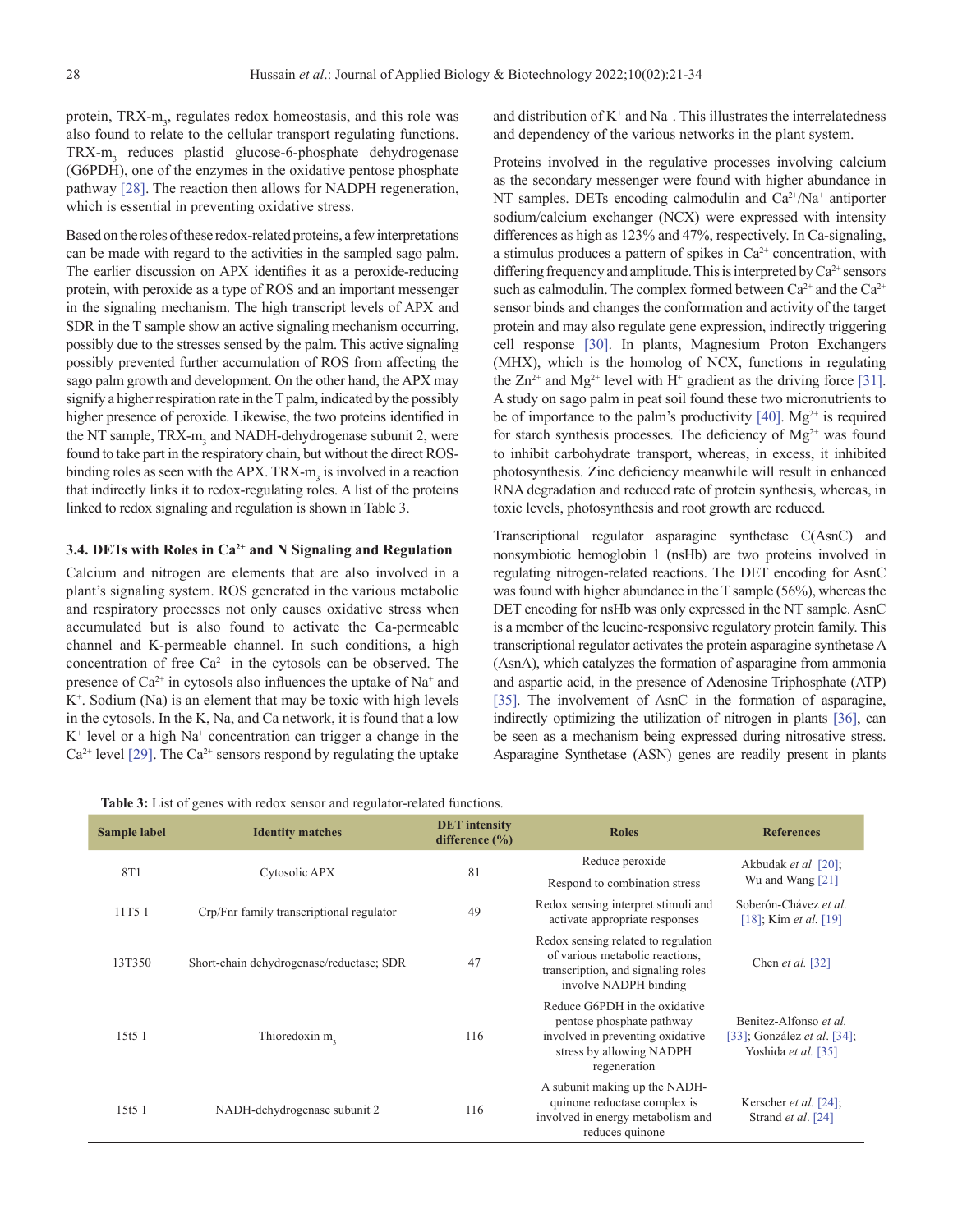| <b>Sample label</b> | <b>Identity matches</b>                                         | <b>DET</b> intensity<br>difference $(\% )$ | <b>Roles</b>                                                                                                                | <b>References</b>                                 |
|---------------------|-----------------------------------------------------------------|--------------------------------------------|-----------------------------------------------------------------------------------------------------------------------------|---------------------------------------------------|
| 4t3                 | $Ca^{2+}/Na^{+}$ antiporter                                     | 47                                         | The plant homolog MHX functions<br>in the transport and regulation of<br>$Mg^{2+}$ and $Zn^{2+}$ levels in cells            | Taneja et al. [31]                                |
| 4t4                 | Calmodulin-like protein                                         | 123                                        | Calcium sensor interpret stimuli and<br>induce respective responses, usually<br>related to osmotic stress                   | Kim et al. $[30]$                                 |
| 5.3 and 5.7         | Transcriptional regulator, AsnC<br>family                       | 65                                         | Activate AsnA involved in the<br>formation of asparagine                                                                    | Kambhampati et al. [35];<br>Gaufichon et al. [36] |
| 14t453              | $n$ sH $b$ 1                                                    | Only present in NT                         | Involved in NO metabolism and<br>stress tolerance regulate nitrogen<br>uptake and ATP level during limited<br>oxygen supply | Ma et al. [37]; Berger et<br>al. [38]             |
| 14t453              | Quinoprotein amine<br>dehydrogenase; beta chain-like<br>protein | Only present in NT                         | Catalyse oxidative deamination<br>process of primary amines                                                                 | Schmitt et al. [39]                               |

Table 4: List of genes with Ca<sup>2+</sup> and N sensor and regulatory-related functions.

and are differentially expressed throughout plant development. The roles of the gene products are not limited to recycling nitrogen in the vegetative organs [\[36\].](#page-12-0) The other protein, nsHb, is one of the three types of Hb found in plants. These proteins that are expressed in osmotic stress, nutrient deprivation, nitric oxide exposure, and even rhizobial infection act together with APX [\[37\]](#page-12-0). The nsHb is classified into class 1 and class 2 based on the oxygen affinity, and of these two, nsHb-1 is more studied. Findings for nsHb-1 include its functions in nitrogen oxide (NO)-related metabolic processes and its expression during stress tolerance [\[38\].](#page-12-0) When under an oxygen-limited environment, the reaction between nsHb and NO helps regulate ATP level for mitochondrial electron transport processes [\[37\].](#page-12-0) By the presence of these proteins, it can be deduced that both T and NT sago palm were responding to nitrogen limitation.

A comparison of the discussed proteins revealed the T sample as having efficient nitrogen utilization through asparagine formation by AsnC and the NT sample as having active nitrogen uptake through nsHb. The transcript in the NT sample also showed a sensor and antiporter functioning to ensure the proper level of  $Ca^{2+}$ and possibly  $Mg^{2+}$  and  $Zn^{2+}$  in the palm. Based on the above protein functions, NT palm can be portrayed as nutritionally challenged, which could be attributed to its growth condition in deep peat soil. A list of the proteins linked to  $Ca^{2+}$  and N signaling and regulation is compiled in the following Table 4.

## **3.5. Transport-Related Proteins**

The functions of the transport-related proteins were mostly identified to transport various substrates through membranes. The transcript encoding for ER-Golgi Soluble N-ethylmale-imidesensitive factor-attachment Protein Receptors (SNARE) complex subunit was found more abundant in the NT sample (127%) where the transcript for sorting nexin (SNX) is more in the T sample (65%). The endoplasmic reticulum-Golgi (ER-G) SNARE complex is involved in the transport between the ER and the G apparatus, functioning as coating proteins and facilitating the membrane fusion between the two organelles [\[23,41\].](#page-12-0) Meanwhile, the trafficking role of SNX is suggested to occur between endosomes and vacuole [\[42\]](#page-12-0). As a family of cellular trafficking proteins, SNX has general roles in protein–protein interaction via membrane association and possible roles in protein sorting [\[43,44\].](#page-12-0) It was initially presumed that since vesicular trafficking and intercellular transport mechanism are a natural process in all cells, their effects on this differential expression study in the NT and T samples would be negligible. Phan *et al.* [\[42\]](#page-12-0), however, showed that these proteins are important in ensuring that the plant cellular trafficking system is regulated. In their study, the overexpression of the lipidbinding SNX in *Arabidopsis* was shown to result in an enlarged endosome formation, restricting the trafficking to vacuoles.

Another protein involved in regulating the plant trafficking system is the previously discussed TRX-m<sub>3</sub>, also shown in the NT sample. In the extension of its role in redox homeostasis, TRX-m<sub>3</sub> was described to be responsible for regulating symplastic trafficking [\[45\].](#page-12-0) By linking ROS production with callose deposition,  $TRX-m<sub>3</sub>$  is suggested to regulate the plasmodesmata permeability and thus, responsible for regulating cellular signal and transport. The importance of this role is supported by the study of stunted growth and the effect of arrested symplastic trafficking [\[45\]](#page-12-0). The effect of redox homeostasis in carbon partitioning or callose production is also thought to affect carbon storage and hence the starch production [\[46\]](#page-12-0).

Other DETs found involved in intracellular transport functions encode for peptide-2 ATP-binding cassette (ABC) transporter and glucosyltransferase 2. The transcript for peptide-2 ABC transporter was comparably abundant in the NT sample (45%), whereas it was glucosyltransferase 2 in the T sample (80%). ABC or ATP-binding cassette transporter is a protein that functions to transport various substrates across membranes, using the energy of adenosine triphosphate or ATP [\[47\]](#page-12-0). Based on the protein's annotation, the function is described to involve peptide. Glucosyltransferase 2 is part of the glycosyltransferase (GT) family. While the GT family is identified with various functions to include signaling, storage, and biosynthesis [\[48\]](#page-13-0), the role for the transcript isolated in this study was identified to involve the transfer of glucose.

Also, more abundant in the T sample were transcripts encoding for inorganic phosphate transporter 3 (PHT3) and cobalt transport protein (CbiO). Their band intensities in the T sample were higher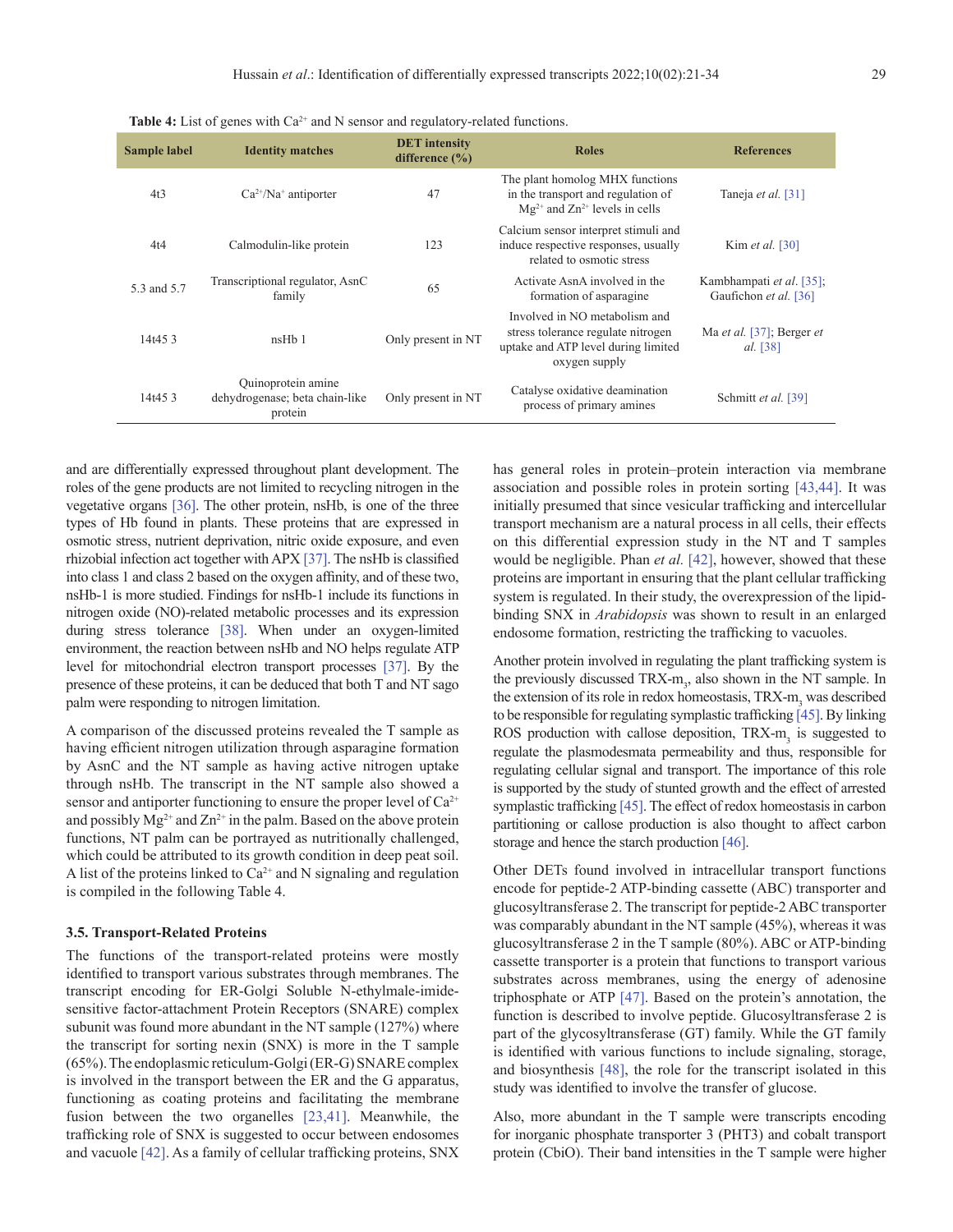by 49% and 35%, respectively. PHT3 is a protein that assists in the transport of inorganic phosphate. Under its family classification, its function is localized in mitochondria, mobilizing the mineral across the inner membrane of the organelle [\[49\]](#page-13-0). As for the cobalt transport protein, CbiO is one of the four components making up the protein, which include two transmembrane components, a membrane-bound component, and an ATP-binding protein [\[51\]](#page-13-0). It is identified as the ABC-type cobalt transport protein, which facilitates the cobalt ion uptake. As with the peptide-2 ABC transporter, the CbiO is the component that enables the trafficking function of the transporter protein. Phosphate and cobalt are both essential minerals required in plant metabolic pathways [\[51\]](#page-13-0). Inorganic phosphate, in particular, is one of the components involved in forming ATP. Therefore, the functionality of PHT3 is important for energy production and possibly for the functionality of the ABC-related proteins.

The above proteins were described to have transporting roles, with involvement in other aspects of the plant system. Other than the SNX, other proteins in the T sample are found to have their specific cargo such as peptides to glucose. The proteins PHT3 and CbiO were involved in roles that signify the elements phosphate and cobalt as being actively processed in the T sample. In the NT sample, the proteins were believed to be involved in regulating the trafficking system in the cell and tissue to ensure that protein interaction and the various signaling occur. The higher expression of ER-Golgi SNARE and  $TRX-m_3$  in NT may be related to the other role of  $TRX-m_3$ , as discussed earlier. Table 5 shows the compilation of proteins discussed in this section.

#### **3.6. Biosynthesis-Related and Other Proteins**

The protein products described in this section were involved in the mechanisms such as plant defense, redox regulation, and cell regulation. In the plant defense mechanisms, the plant must first detect and recognize the threat before it can induce the appropriate responses. Cellular membrane and cell wall both act as the primary defense against invasion while sensing for threats and being involved in general signaling. The structures that signal

invasion and trigger plant defenses include the lipopolysaccharide (LPS) and peptidoglycan, which are of bacterial origin. In this study, enzyme functioning in the biosynthetic pathway for LPS was detected, with the DET encoding it higher by 36% in intensity value in the T sample. The transcript identity, O-antigen ligase, functions by adding O-antigen to the glucose group [\[52\].](#page-13-0) In the peptidoglycan synthesis pathway, UDP-N-acetylmuramoyl-Lalanyl-D-glutamate-lysine ligase or MurE plays a role in the transfer of amino acids [\[53\].](#page-13-0) The transcript encoding for the enzyme was found to be more abundant in NT samples (116%). The previous study found the enzyme expressed in leaves and flowers, specifically in plastids, and suggested MurE being involved in the proper development of the chloroplast [\[54\]](#page-13-0).

Other proteins involved in plant defense are beta-glucosidase and mitogen-activated protein kinase 4 (MAPK4). Detection of potential threat signals and induces the defenses in the form of chemicals and hormones. Portraying the characteristics of family 1 glycoside hydrolases, beta-glucosidase is found to influence the formation of intermediates in cell wall lignifications [\[56\].](#page-13-0) It is also stored in an inactive glycosylated form, released when the cell wall is ruptured, activating the chemicals defenses (phytoanticipins) and phytohormones of the plants [\[57\]](#page-13-0). The DET encoding for beta-glucosidase was found comparatively abundant in the T sample (16%). The DET encoding for the other protein, MAPK4, was more abundant in the NT sample (529%). The roles of MAPK4 include repressing systemic acquired resistance (SAR) and inducing jasmonic acid (JA)-responsive gene expression [\[58\].](#page-13-0) The transcript abundance presents speculation of the high occurrence of signaling and JA-responsive gene expression. Due to the opposing roles of MAPK4 towards SA- and JA-dependent defense pathway, it is indeterminate whether its presence in the NT sample is defense-related.

The following proteins, membrane-associated zinc metallopeptidase and riboflavin synthase, are proteins with roles in energy metabolism. The DETs encoding for these proteins are from the NT sample, with higher band intensity of 123% and 47%, respectively. The

| <b>Sample label</b> | <b>Identity matches</b>                                                | <b>DET</b> intensity<br>difference $(\% )$ | <b>Roles</b>                                                                                           | <b>References</b>                                                   |
|---------------------|------------------------------------------------------------------------|--------------------------------------------|--------------------------------------------------------------------------------------------------------|---------------------------------------------------------------------|
| 1T3 1,3,4           | Cobalt transport protein, CbiO                                         | 35                                         | Facilitate cobalt transport                                                                            | Bao <i>et al.</i> [50]                                              |
| 5.3 and 5.7         | <b>SNX</b>                                                             | 65                                         | Facilitate protein interaction via<br>membrane association possible roles<br>in protein sorting        | Phan et al. [42]; Brumbarova<br>and Ivanov $[43]$                   |
| 8T1                 | Glucosyltransferase family 2                                           | 80                                         | Involved in the transfer of glucose                                                                    | Zhou et al. $[52]$                                                  |
| 11t31               | ER-Golgi SNARE complex<br>subunit                                      | 127                                        | Vesicular transport via coat protein<br>facilitates membrane fusion involved<br>in signal transduction | Moreau <i>et al.</i> [41]; Yang <i>et al.</i><br>$\lceil 23 \rceil$ |
| 11T5 1              | Inorganic PHT3                                                         | 49                                         | Mobilise phosphate within<br>mitochondria                                                              | Ukleja <i>et al.</i> [55]                                           |
| 15t5 1              | Thioredoxin m,                                                         | 116                                        | Regulate plasmodes mata permeability<br>for cellular signaling and transport                           | Calderón et al. [45]                                                |
| 19T5                | Peptide-2 ABC transporter;<br>ATP-binding/membrane-spanning<br>protein | 45                                         | Transport peptide across membranes                                                                     | Lane <i>et al.</i> [47]                                             |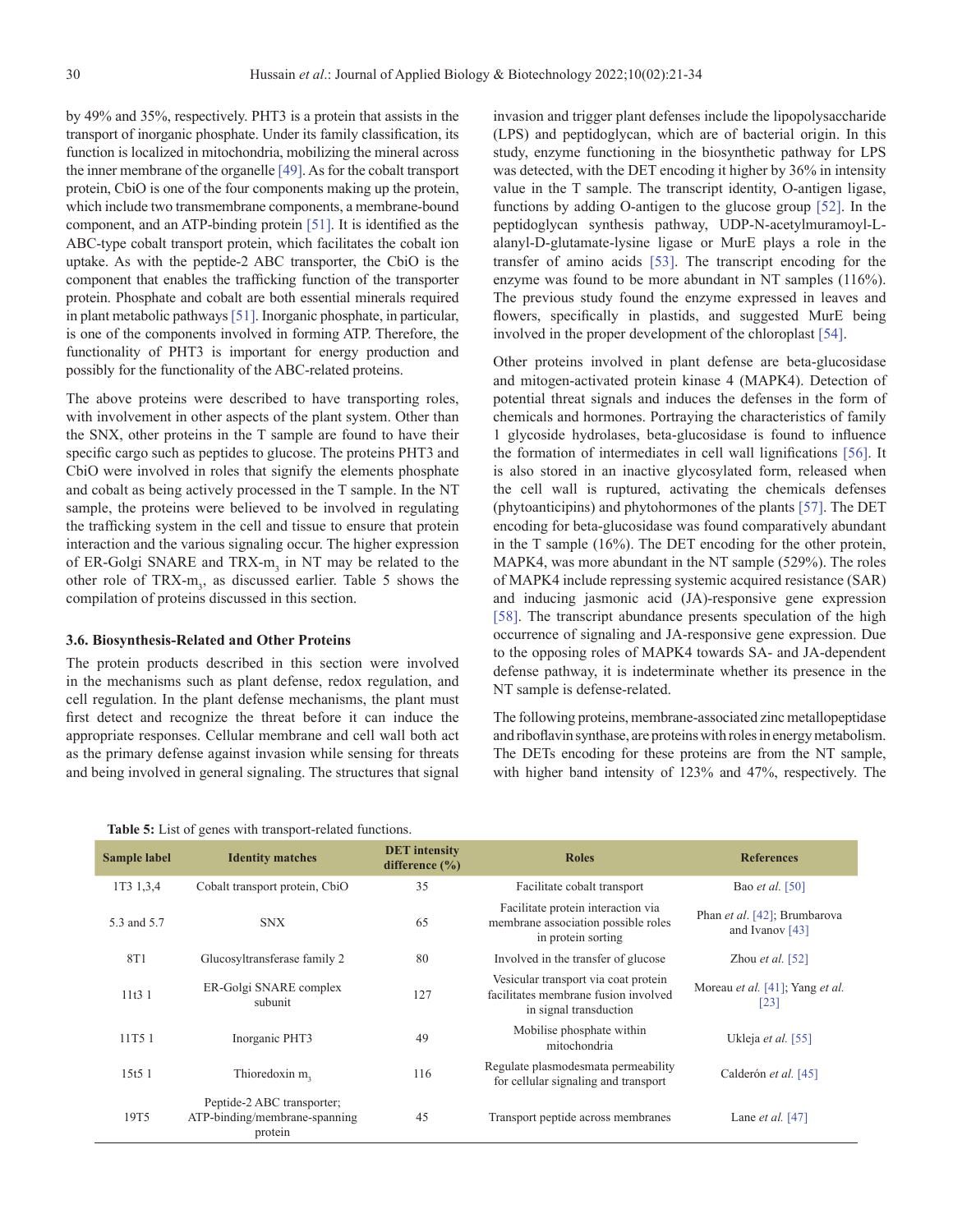<span id="page-10-0"></span>membrane-associated zinc metallopeptidase is suggested to have cleaving functions at the trans-membrane [\[59\].](#page-13-0) Several homologs of the metallopeptidase have been identified in *Arabidopsis* using the bioinformatics approach [\[60\].](#page-13-0) One of the many homologs is found to be involved in the site-2 protease (S2P) signaling cascade, with roles in regulating the chloroplast development [\[16\]](#page-12-0). Proper development of the thylakoid grana and lamellae and accumulation of chlorophyll is important for a functional chloroplast. As with an earlier mentioned protein, membrane-associated zinc metallopeptidase is expected to regulate against abnormal development of chloroplast. As for riboflavin synthase subunit alpha, its role in the formation of riboflavin  $(B_2)$  [\[61\]](#page-13-0) showed that the transcript is expressed in many organisms. Riboflavin is important as flavocoenzymes in energy production. The enzyme is therefore located in the plastids, cytosols, and mitochondria [\[62\].](#page-13-0)

In other biosynthetic roles, the glycerol kinase and Phosphotransferase System (PTS) system transcriptional activator are some proteins involved in the synthesis of glycerol and sugar. Both DETs are more abundant in T samples (57% and 4%, respectively) and partly function to regulate the cellular concentration of related substrates. Glycerol kinase is an enzyme involved in the biosynthesis of glycerol, triglyceride, and glycerophospholipids [\[63\].](#page-13-0) The protein product, glycerol, is a compound involved in metabolism and cell signaling, particularly in osmotic stress signaling. Glycerol helps maintain the water balance in cells and enhances resistance to osmotic stress [\[64,65\].](#page-13-0) Its other products appear to be involved in reactions related to

energy metabolism and structure formation. A triglyceride is a form of energy reserve in plants, whereas glycerophospholipids make for a key component in the cell structure. PTS or phosphotransferase system transcriptional activator is one of the many enzymes which function to regulate sugar biosynthesis as a sensor and phosphorylating agent [\[66\]](#page-13-0).

The following transcript identities were proteins without any similarity in functions or roles with each other. Deoxyhypusine synthase (DHS) was expressed to be 80% higher in the T sample. Its role in adding hypusine to eukaryotic translational initiator factor 5A (eIF-5A) precursor protein is imperative for activating the eIF-5A complex [\[67\]](#page-13-0). The eIF-5A has been identified in plants with differing functions among its isoforms, but the activation of the protein relies on DHS. Among the many roles of eIF-5A in plant growth and development, of particular interest are the roles of the isoforms in cell division and senescence [\[69\]](#page-13-0). The expression of DHS and an eIF-5A isoform was found to increase in senescing parts of a plant. While identifying this process as a stress tolerance mechanism, a study found that suppression of these proteins prevented senescence and caused plant growth can be severely stunted [\[70\]](#page-13-0). The observation provided a possible scenario explaining the stunted disposition of NT sago palm. Finally, isolated in the NT sample with a 127% higher intensity value is GntR transcriptional regulator. The protein was identified as a transaminase that functions in processes such as amino acid metabolism. Studies on this protein identified many other roles which are specific to bacteria but identified as a member of the

**Table 6:** List of genes with biosynthesis-related functions and other proteins.

| <b>Sample label</b> | <b>Identity matches</b>                                                  | <b>DET</b> intensity<br>difference $(\% )$ | <b>Roles</b>                                                                                      | <b>References</b>                         |
|---------------------|--------------------------------------------------------------------------|--------------------------------------------|---------------------------------------------------------------------------------------------------|-------------------------------------------|
| 4t3                 | Riboflavin synthase, subunit<br>alpha                                    | 47                                         | Catalyze riboflavin synthesis                                                                     | Hsieh and Waters [61],                    |
| 4t4                 | Membrane-associated zinc<br>metallopeptidase                             | 123                                        | Cleaving at trans-membrane involved<br>in S2P signaling cascade and<br>chloroplast regulation     | Chen et al. [16], Adamiec et al. [59]     |
| 8T1                 | <b>DHS</b>                                                               | 80                                         | Activate eIF-5A protein                                                                           | Zheng et al. $[67]$                       |
| 9t4                 | MAPK <sub>4</sub>                                                        | 529                                        | Repress SAR regulate signaling<br>and expression of salicylic- and JA-<br>responsive genes        | Andrási et al. [58]                       |
| 11t31               | Transcriptional regulator<br>GntR family with<br>aminotransferase domain | 127                                        | Involved in transamination in amino<br>acid involved in the metabolism of<br>various compounds    | Taw et al. $[68]$                         |
| 14T28               | Beta-glucosidase                                                         | 16                                         | Involved in cell wall lignification<br>involved in defense mechanism                              | Singhania et al. [56]; Morant et al. [57] |
| 14T35 1             | O-Antigen ligase-like protein                                            | 36                                         | Add O-antigen to glucose group in the<br>LPS biosynthetic pathway                                 | Erbs et al. [52]                          |
| 15T1                | PTS system transcriptional<br>activator                                  | $\overline{4}$                             | Function as a phosphorylating agent<br>regulate sugar biosynthesis                                | Saier Jr [66]                             |
| 15t5 1              | UDP-N-acetylmuramoyl-L-<br>alanyl-D-glutamate-lysine<br>ligase           | 116                                        | Transfer amino acid in peptidoglycan<br>synthesis involved in regulating<br>chloroplast synthesis | Sato and Takano [53]; Lin et al. [54]     |
| 17T1                | Glycerol kinase                                                          | 57                                         | Involved in the biosynthesis<br>of glycerol, triglyceride, and<br>glycerophospholipids            | Singh et al. [64]; Zhao et al. [65]       |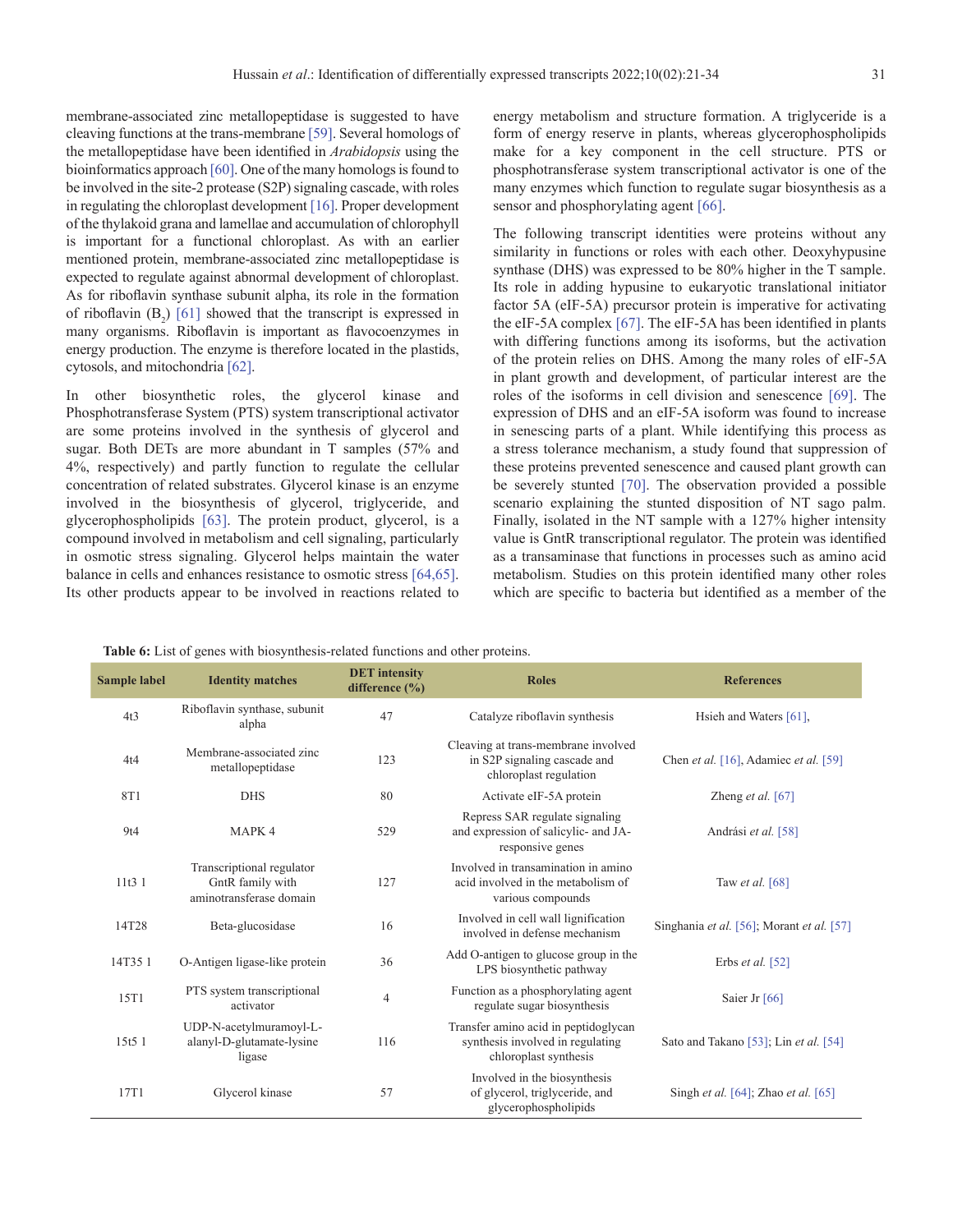<span id="page-11-0"></span>MocR subfamily [\[68,71\]](#page-13-0), the protein may be involved in the synthesis and catabolism of various compounds such as rhizopine [\[72\]](#page-13-0) and pyridoxal phosphate [\[73,74\].](#page-13-0)

In a summary, the T sample has a higher expression of defenserelated and regulative proteins. Based on the earlier described roles of glycerol kinase and its products, it is presumed that the T sample had the advantage of enhanced tolerance towards osmotic stress and better water stability. The enzyme expressing plant defense and structure-forming roles is beta-glucosidase. The activation of eIF-5A via DHS in the T sample ensures the proper growth via mRNA metabolism and trafficking. On the contrary, its suppression enhances stress tolerance. The NT sample has a higher expression of proteins involved in energy metabolism. The synthesis of riboflavin supports the production of flavocoenzymes needed in the cellular respiration reaction, whereas zinc metallopeptidase and MurE ensure proper synthesis and regulation of the chloroplast. The higher transcript expression of the chloroplast-regulating proteins in NT does not necessarily enhance the energy-generating potential of the organelle in the plant. Rather, their expression may be in response to other circumstances which involve the chloroplast. MAPK4 is the only transcript in the NT sample with regulative roles in the signaling of plant-pathogen defense. The protein is similarly induced in other stress signaling pathways. The transcript identities discussed in this section are presented in [Table 6.](#page-10-0)

# **4. CONCLUSION**

Identities of the annotated DETs mostly showed the gene expression to be regulated at varying levels. The proteins that were found expressed in only one sample are MAPK4 and proteins identified from sample 14t45, which include nsHb-1 and rasGTPase-activating proteins. Their transcripts were only found in NT. Other annotated ORFs for DETs with regulated expression showed identity matches (with *e*-value below 10) to protein with roles in redox regulation (APX; SDR), respiratory chain (TRX-m<sub>3</sub>), nutrient regulation (AsnC, calmodulin, GT, NCX, PHT, and peptide-ABC), trafficking mechanism (ER-G SNARE, SNX, and TRX- $m_3$ ), and various biosynthetic and metabolic processes (beta-glucosidase, O-antigen ligase, and riboflavin synthase). Overall, the T sample has been shown to be more active in redox sensing and regulating, whereas NT showed active regulation of energy metabolism in respiratory chains and chloroplast development. The T sample showed signs of active regulation of nitrogen, phosphorus, and cobalt concentration. The defense activity in T sample came in the form of glycerol and against pathogens. The NT sample is also active in the regulation of Ca, Mg, and Zn concentration and regulation of traffic and transport-related roles in the cell and tissue. Based on these findings, there were clearly identified different levels of transcripts in two physiologically different sago palms, and these enzymes play a role in forming T and NT sago palm. The identities of the unannotated DETs and their contributory roles in the trunk formation or growth of sago palm remain open for future studies.

## **5. ACKNOWLEDGEMENTS**

The authors would like to acknowledge Universiti Malaysia Sarawak and Sarawak State Government for support through Tun Openg Research Chair Grant F07/TOC/1743/2018 and ORC/23/1229/2015(10). The authors also thank Datu Sajeli bin Kipli, former General Manager of Land Custody and Development Authority (Pelita), and Pelita Mukah staff for access to the Pelita Mukah Sebakong Sago Plantation, for the sampling.

## **6. AUTHOR CONTRIBUTIONS**

All authors made substantial contributions to conception and design, acquisition of data, or analysis and interpretation of data; took part in drafting the article or revising it critically for important intellectual content; agreed to submit to the current journal; gave final approval of the version to be published; and agree to be accountable for all aspects of the work. All the authors are eligible to be an author as per the international committee of medical journal editors (ICMJE) requirements/guidelines.

# **7. CONFLICTS OF INTEREST**

The authors report no financial or any other conflicts of interest in this work.

#### **8. ETHICAL APPROVALS**

This study does not involve experiments on animals or human subjects.

# **9. PUBLISHER'S NOTE**

This journal remains neutral with regard to jurisdictional claims in published institutional affiliation.

#### **REFERENCES**

- 1. Flach M. Sago palm: *Metroxylon sagu* rottb.-Promoting the conservation and use of underutilized and neglected crops. 13. Bioversity International, Institute of Plant Genetics and Crop Plant Research, Gatersleben, Germany/International Plant Genetic Resources Institute, Rome, Italy, 1997.
- 2. Lim LWK, Chung HH, Hussain H, Bujang K. Sago palm (*Metroxylon sagu* Rottb.): now and beyond. Pertanika J Trop Agri Sci 2019;42: 435–51.
- 3. Achudan SN, Dos Mohamed AM, Abd Rashid RS, Mittis P. Yield and physicochemical properties of starch at different sago palm stages. Mater Today Proc 2020;31:122–6.
- 4. Ehara H, Toyoda Y, Johnson DV. Sago palm: multiple contributions to food security and sustainable livelihoods. Springer Nature, Basingstoke, UK, 2018.
- 5. Hussain H, Kamal MM, Al-Obaidi JR, Hamdin NE, Ngaini Z, Mohd-Yusuf Y. Proteomics of sago palm towards identifying contributory proteins in stress-tolerant cultivar. Protein J 2020;39:62–72.
- 6. Songan P, Noweg GT, Harun WSW, Mohamad M. Sustainable livelihood of peatland dwellers in the Mukah watershed, Sarawak, Malaysia. In International symposium and workshop on tropical peatland, Yogyakarta, Indonesia, pp 171–6, 2007.
- 7. Apun K, Lihan S, Wong M, Bilung L. Microbiological characteristics of trunking and non-trunking sago palm peat soil: programme and abstract. In 1st ASEAN Sago Symposium 2009: Current Trend and Development in Sago Research, Sarawak, Malaysia, pp 29–30, 2009.
- 8. Sim S, Wasli M, Yong C, Howell P, Jumin C, Safie N, *et al*. Assessment of the humification degree of peat soil under sago (*Metroxylon sagu*) cultivation based on fourier transform infrared (FTIR) and ultravioletvisible (UV-Vis) spectroscopic characteristics. Mires Peat 2017;19:1–0.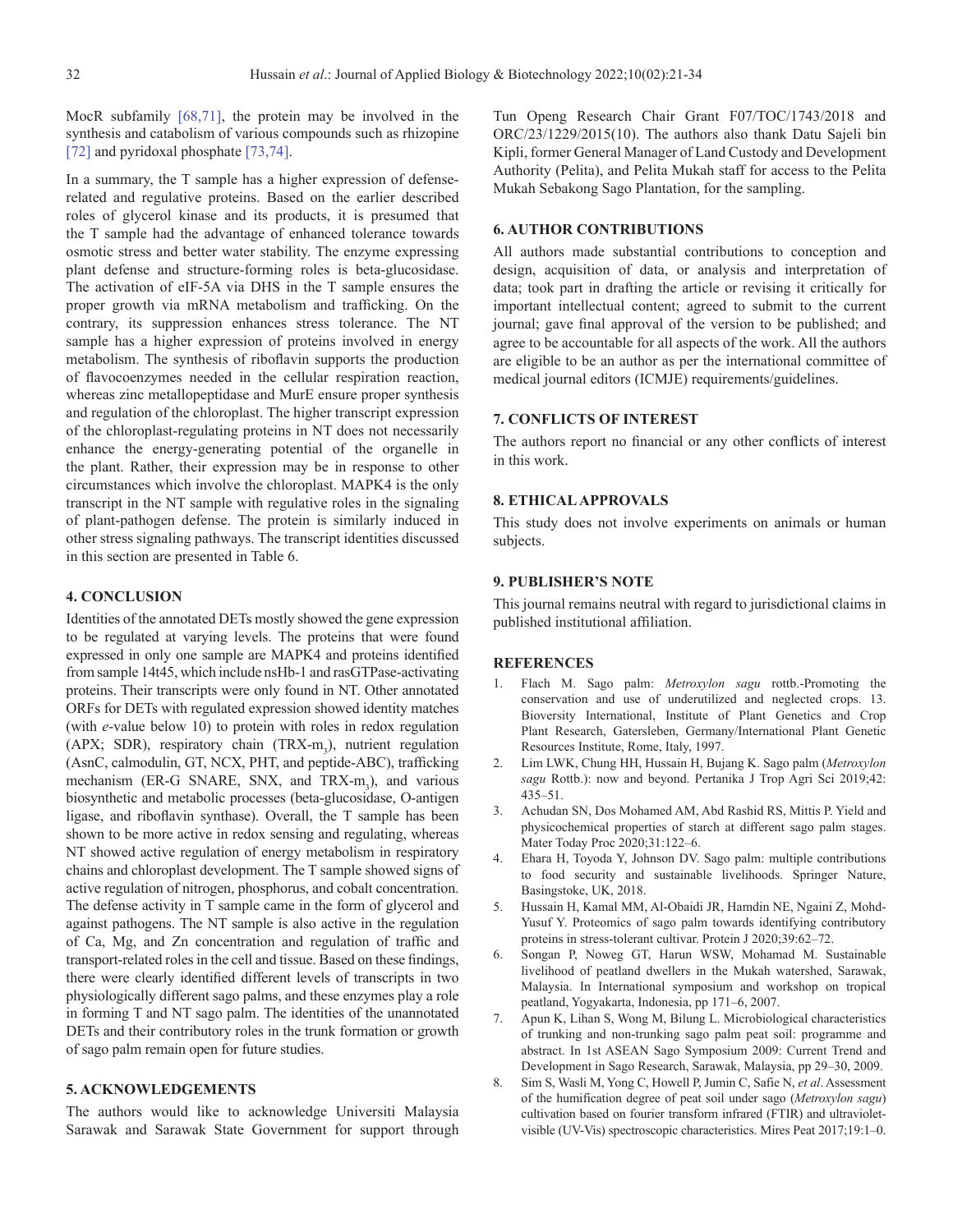- <span id="page-12-0"></span>9. Hussain H, Yan WJ, Ngaini Z, Julaihi N, Tommy R, Bhawani SA. Differential metabolites markers from trunking and stressed nontrunking sago palm (*Metroxylon sagu* Rottb.). Curr Chem Biol 2020;14:262–78.
- 10. Edward AS, Hussain H. Differential expression gene profiling of trunking and non-trunking sago palm. In: Proceedings of the 2nd Biotechnology Colloquium 2009, Department of Molecular Biology, Faculty of Resource Science and Technology, UNIMAS, Sarawak, Malaysia, 2009.
- 11. Baena-González E, Sheen J. Convergent energy and stress signaling. Trends Plant Sci 2008;13:474–82.
- 12. Lim LWK, Chung HH, Hussain H. Complete chloroplast genome sequencing of sago palm (*Metroxylon sagu* Rottb.): molecular structures, comparative analysis and evolutionary significance. Gene Rep 2020;19:100662.
- 13. Hwang IT, Kim YJ, Kim SH, Kwak CI, Gu YY, Chun JY. Annealing control primer system for improving specificity of PCR amplification. Biotech 2003;35:1180–4.
- 14. Schneider CA, Rasband WS, Eliceiri KW. NIH image to ImageJ: 25 years of image analysis. Nat Methods 2012;9:671–5.
- 15. Thompson JD, Higgins DG, Gibson TJ. Clustal W: improving the sensitivity of progressive multiple sequence alignment through sequence weighting, position-specific gap penalties and weight matrix choice. Nucleic Acids Res 1994;22:4673–80.
- 16. Chen G, Zhang X. New insights into S2P signaling cascades: regulation, variation, and conservation. Protein Sci 2010;19:2015–30.
- 17. Okamoto S, Yu F, Harada H, Okajima T, Hattan Ji, Misawa N, *et al*. A short-chain dehydrogenase involved in terpene metabolism from *Zingiber zerumbet*. FEBS J 2011;278:2892–900.
- 18. Soberón-Chávez G, Alcaraz LD, Morales E, Ponce-Soto GY, Servín-González L. The transcriptional regulators of the CRP family regulate different essential bacterial functions and can be inherited vertically and horizontally. Front Microbiol 2017;8:959.
- 19. Kim J, Kwon YS, Bae DW, Kwak YS. Proteomic reference map and comparative analysis between streptomyces griseus S4-7 and wbiE2 transcription factor-mutant strain. Plant Pathol J 2020;36:185.
- 20. Akbudak MA, Filiz E, Vatansever R, Kontbay K. Genome-wide identification and expression profiling of ascorbate peroxidase (APX) and glutathione peroxidase (GPX) genes under drought stress in Sorghum (*Sorghum bicolor* L.). J Plant Growth Regul 2018;37: 925–36.
- 21. Wu B, Wang B. Comparative analysis of ascorbate peroxidases (APXs) from selected plants with a special focus on *Oryza sativa* employing public databases. PLoS One 2019;14:e0226543.
- 22. Anjum NA, Gill SS, Gill R, Hasanuzzaman M, Duarte AC, Pereira E, *et al*. Metal/metalloid stress tolerance in plants: role of ascorbate, its redox couple, and associated enzymes. Protoplasma 2014;251:1265– 83.
- 23. Yang X, Liao CY, Tang J, Bassham DC. Overexpression of trans-Golgi network t-SNARE s rescues vacuolar trafficking and TGN morphology defects in a putative tethering factor mutant. Plant J 2019;99:703–16.
- 24. Kerscher S, Dröse S, Zickermann V, Brandt U. The three families of respiratory NADH dehydrogenases. Bioenerg 2007;45:185–222.
- 25. Yamori W, Makino A, Shikanai T. A physiological role of cyclic electron transport around photosystem i in sustaining photosynthesis under fluctuating light in rice. Sci Rep 2016;6:20147.
- 26. Yamori W, Shikanai T, Makino A. Photosystem i cyclic electron flow via chloroplast nadh dehydrogenase-like complex performs a physiological role for photosynthesis at low light. Sci Rep 2015;5:13908.
- 27. Strand DD, D'Andrea L, Bock R. The plastid NAD (P) H dehydrogenase-like complex: structure, function and evolutionary dynamics. Biochem J 2019;476:2743–56.
- 28. González D, Álamos P, Rivero M, Orellana O, Norambuena J, Chávez R, *et al*. Deciphering the role of multiple thioredoxin fold proteins

of *Leptospirillum* sp. in oxidative stress tolerance. Int J Mol Sci 2020;21:1880.

- 29. Luan S, Lan W, Lee SC. Potassium nutrition, sodium toxicity, and calcium signaling: connections through the CBL–CIPK network. Curr Opin Plant Biol 2009;12:339–46.
- 30. Kim MC, Chung WS, Yun DJ, Cho MJ. Calcium and calmodulinmediated regulation of gene expression in plants. Mol Plant 2009;2:13–21.
- 31. Taneja M, Tyagi S, Sharma S, Upadhyay SK. Ca2+/cation antiporters (CaCA): identification, characterization and expression profiling in bread wheat (*Triticum aestivum* L.). Front Plant Sci 2016;7:1775.
- 32. Chen H, Yue Y, Yu R, Fan Y. A *Hedychium coronarium* short chain alcohol dehydrogenase is a player in allo-ocimene biosynthesis. Plant Mol Biol 2019;101:297–313.
- 33. Benitez-Alfonso Y, Cilia M, San Roman A, Thomas C, Maule A, Hearn S, *et al*. Control of *Arabidopsis* meristem development by thioredoxin-dependent regulation of intercellular transport. Proc Nat Acad Sci 2009;106:3615–20.
- 34. Yoshida K, Uchikoshi E, Hara S, Hisabori T. Thioredoxin-like2/2- Cys peroxiredoxin redox cascade acts as oxidative activator of glucose-6-phosphate dehydrogenase in chloroplasts. Biochem J 2019;476:1781–90.
- 35. Kambhampati S, Ajewole E, Marsolais F. Advances in asparagine metabolism. In: Cánovas F, Lüttge U, Matyssek R (eds). Progress in Botany, Springer, Cham, Vietnam, pp 49–74, 2017, vol 79.
- 36. Gaufichon L, Reisdorf-Cren M, Rothstein SJ, Chardon F, Suzuki A. Biological functions of asparagine synthetase in plants. Plant Sci 2010;179:141–53.
- 37. Ma Z, Marsolais F, Bykova NV, Igamberdiev AU. Nitric oxide and reactive oxygen species mediate metabolic changes in barley seed embryo during germination. Front Plant Sci 2016;7:138.
- 38. Berger A, Boscari A, Frendo P, Brouquisse R. Nitric oxide signaling, metabolism and toxicity in nitrogen-fixing symbiosis. J Exp Bot 2019;70:4505–20.
- 39. Schmitt G, Saft M, Arndt F, Kahnt J, Heider J. Two different quinohemoprotein amine dehydrogenases initiate anaerobic degradation of aromatic amines in *Aromatoleum aromaticum* EbN1. J Bacteriol 2019;201:e00281–19.
- 40. Matsumoto M, Osaki M, Nuyim T, Jongskul A, Eam-on P, Kitaya Y, *et al*. Nutritional characteristics of sago palm and oil palm in tropical peat soil. J Plant Nutr 1998;21:1819–41.
- 41. Moreau P, Brandizzi F, Hanton S, Chatre L, Melser S, Hawes C, *et al*. The plant ER–Golgi interface: a highly structured and dynamic membrane complex. J Exp Bot 2007;58:49–64.
- 42. Phan NQ, Kim SJ, Bassham DC. Overexpression of *Arabidopsis* sorting nexin AtSNX2b inhibits endocytic trafficking to the vacuole. Mol Plant 2008;1:961–76.
- 43. Brumbarova T, Ivanov R. Differential gene expression and protein phosphorylation as factors regulating the state of the *Arabidopsis* SNX1 protein complexes in response to environmental stimuli. Front Plant Sci 2016;7:1456.
- 44. Jaillais Y, Fobis-Loisy I, Miège C, Gaude T. Evidence for a sorting endosome in Arabidopsis root cells. Plant J 2008;53:237–47.
- 45. Calderón A, Sevilla F, Jiménez A. Redox protein thioredoxins: function under salinity, drought and extreme temperature conditions. In: Gupta D, Palma J, Corpas F (eds). Antioxidants and Antioxidant Enzymes in Higher Plants, Springer, New York, NY, pp 123–62, 2018.
- 46. Ning P, Yang L, Li C, Fritschi FB. Post-silking carbon partitioning under nitrogen deficiency revealed sink limitation of grain yield in maize. J Exp Bot 2018;69:1707–19.
- 47. Lane TS, Rempe CS, Davitt J, Staton ME, Peng Y, Soltis DE, *et al*. Diversity of ABC transporter genes across the plant kingdom and their potential utility in biotechnology. BMC Biotechnol 2016;16:1–0.